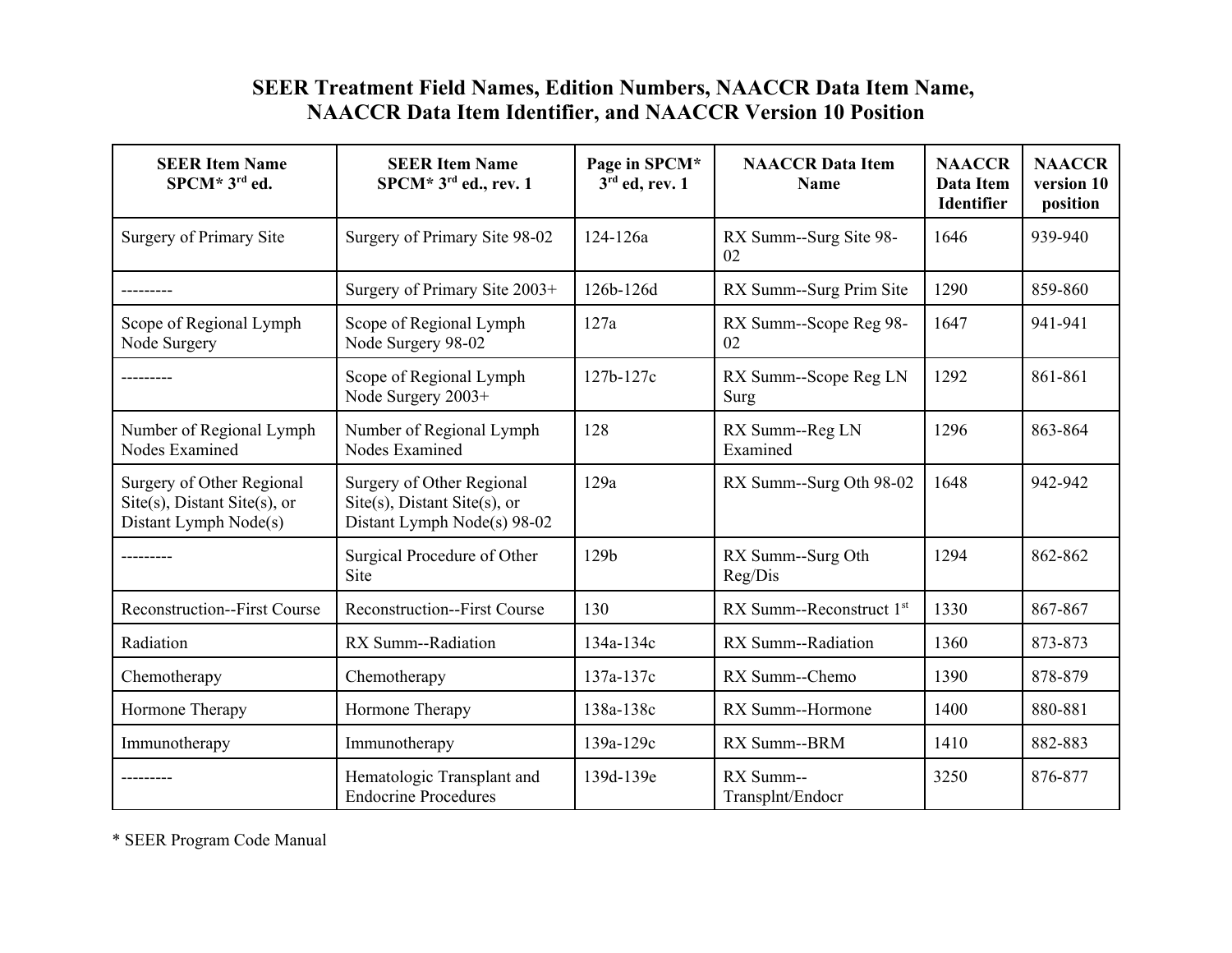**Note: this is a replacement for Page 2 in the SEER Program Code Manual. The Character Position listed refers to the SEER data submission format which has been replaced by NAACCR version 10. See separate table of SEER data items in the corresponding NAACCR format.**

| <b>Section</b> | Field<br><b>Number</b>    |                                                                          | Length                         | Char.<br>Pos. |
|----------------|---------------------------|--------------------------------------------------------------------------|--------------------------------|---------------|
|                |                           | IV DESCRIPTION OF THIS NEOPLASM (cont.)                                  |                                |               |
|                | IV.07                     | <b>Tumor Markers</b>                                                     |                                |               |
|                | A                         | Tumor Marker 1                                                           | 1                              | 91            |
|                | $\boldsymbol{B}$          | Tumor Marker 2                                                           | $\mathbf{1}$                   | 92            |
|                | $\overline{C}$            | Tumor Marker 3                                                           | $\mathbf{1}$                   | 93            |
|                | <b>IV.08</b>              | Diagnostic Confirmation                                                  | 1                              | 94            |
|                | IV.09                     | Diagnostic Procedures (1973-87)                                          | $\overline{c}$                 | 95-96         |
|                | <b>IV.10</b>              | Field Not Used                                                           | $\mathbf{1}$                   | 97            |
|                | IV.11                     | Coding System for Extent of Disease                                      | $\mathbf{1}$                   | 98            |
|                | IV.12                     | Extent of Disease (EOD)                                                  |                                |               |
|                | A                         | 2-Digit Nonspecific Extent of Disease (1973-82)<br>$\mathbf{r}$          | $\overline{2}$                 | 99-100        |
|                | $\bf{B}$<br>or            | 2-Digit Site-Specific Extent of Disease (1973-82)<br>$\blacksquare$      |                                |               |
|                | $\mathcal{C}$             | 13-Digit (Expanded) Site-Specific Extent of<br>Disease (1973-82)         | 13                             | 101-113       |
|                | D                         | 4-Digit Extent of Disease (1983-87)                                      | $\overline{4}$                 | 114-117       |
|                | E                         | 10-Digit Extent of Disease–EOD 88 (1988+)                                | 10                             | 118-127       |
|                | $\mathbf{F}$              | 2-digit Pathologic Extension for Prostate (1995+)                        | $\overline{2}$                 | 128-129       |
|                | IV.13                     | Field Not Used                                                           | 8                              | 130-137       |
| V              |                           | FIRST COURSE OF CANCER-DIRECTED THERAPY                                  |                                |               |
|                | V.01                      | Date Therapy Initiated                                                   | 6                              | 138-143       |
|                | V.02                      | Surgery                                                                  |                                |               |
|                | A                         | Surgery of Primary Site 98-02                                            | $\overline{2}$                 | 144-145       |
|                | B                         | Scope of Regional Lymph Node Surgery 98-02                               | $\mathbf{1}$                   | 146           |
|                | $\mathcal{C}$             | Number of Regional Lymph Nodes Examined                                  | $\overline{2}$                 | 147-148       |
|                | D                         | Surgery of Other Regional Site(s), Distant Site(s), or                   | 1                              | 149           |
|                |                           | Distant Lymph Node(s) 98-02                                              |                                |               |
|                | E                         | <b>Reconstruction--First Course</b>                                      | 1                              | 150           |
|                | $\boldsymbol{\mathrm{F}}$ | Site-Specific Surgery (1983-1997)                                        | $\overline{2}$                 | 151-152       |
|                | G                         | Reason for No Cancer-Directed Surgery                                    | $\mathbf{1}$                   | 153           |
|                | H                         | Surgery of Primary Site                                                  | $\overline{c}$<br>$\mathbf{1}$ |               |
|                | I<br>J                    | Scope of Regional Lymph Node Surgery<br>Surgical Procedure of Other Site | $\mathbf{1}$                   |               |
|                | V.03                      | Radiation                                                                | 1                              | 154           |
|                | V.04                      | Radiation to the Brain and/or Central Nervous System                     | 1                              | 155           |
|                | V.05                      | Radiation Sequence with Surgery                                          | $\mathbf{1}$                   | 156           |
|                | V.06                      | Chemotherapy                                                             |                                |               |
|                | A                         | Chemotherapy 98-02                                                       | 1                              | 157           |
|                | $\bf{B}$                  | Chemotherapy 2003+                                                       | $\overline{2}$                 |               |
|                | V.07                      | Hormone Therapy                                                          |                                |               |
|                | A                         | Hormone Therapy 98-02                                                    | 1                              | 158           |
|                | $\mathbf B$               | Hormone Therapy 2003+                                                    | $\overline{2}$                 |               |
|                | V.08                      | Immunotherapy                                                            |                                |               |
|                | A                         | Immunotherapy 98-02                                                      | 1                              | 159           |
|                | $\boldsymbol{B}$          | Immunotherapy 2003+                                                      | $\overline{c}$                 |               |
|                | $\mathcal{C}$             | Hematologic Transplant and Endocrine Procedures                          | $\overline{2}$                 |               |
|                | V.09                      | Other Cancer-Directed Therapy                                            | $\mathbf{1}$                   | 160           |
|                | V.10                      | Field Not Used                                                           | 11                             | 161-171       |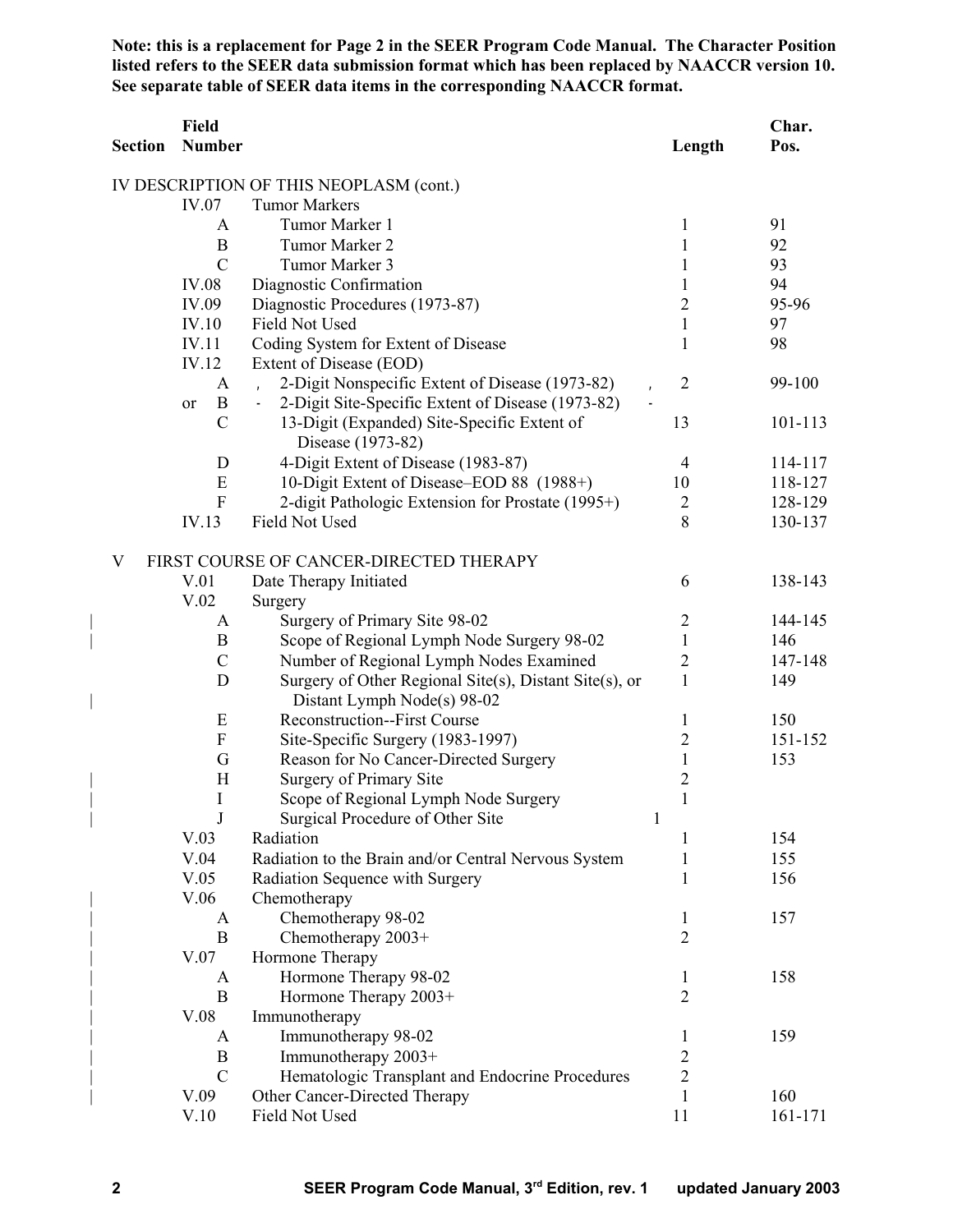#### **SURGERY**

# **GENERAL INSTRUCTIONS FOR CODING SITE-SPECIFIC SURGERY**

| **Effective with cases diagnosed between January 1, 1998, and December 31, 2002**, for each primary site, the site-specific surgery scheme consists of four data fields.

| V.02.A Surgery of Primary Site 98-02              | 2 digits |
|---------------------------------------------------|----------|
| V.02.B Scope of Regional Lymph Node Surgery 98-02 | 1 digit  |
| V.02.C Number of Regional Lymph Nodes Examined    | 2 digits |
| V.02.D Surgery of Other Regional Site(s), Distant |          |
| Site(s), or Distant Lymph Node(s) $98-02$         | 1 digit  |
|                                                   |          |

In addition, for breast cancer, a fifth field, Reconstruction--First Course is recorded.

V.02.E Reconstruction--First Course (breast only) 1 digit

These codes for these fields are included as Appendix C of this manual.

For the fields listed above SEER codes are identical to those in the *Standards of the Commission on Cancer, Volume II: Standards Registry Operations and Data Standards, Appendix D, 1/98 revision*.

| **Effective with cases diagnosed January 1, 2003** and after, for each primary site, the site-specific surgery scheme consists of three data fields.

| V.02.H Surgery of Primary Site $2003+$            | 2 digits |
|---------------------------------------------------|----------|
| V.02.I Scope of Regional Lymph Node Surgery 2003+ | 1 digit  |
| V.02.J Surgical Procedure of Other Site           | 1 digit  |

| The site-specific codes for Surgery of Primary Site 2003+ are found in Appendix F of this manual. | The codes for Scope of Regional Lymph Node Surgery 2003+ and Surgical Procedure of Other Site are uniform for all sites. See revised pages 127b and 129b.

| For the fields listed above, SEER codes are identical to those in the *Facility Oncology Registry Data* | *Standards* (FORDS) manual of the American College of Surgeons Commission on Cancer.

| **Note**: For cases diagnosed 01/01/2003 and after, the fields Reconstruction and Number of Lymph Nodes | Examined should be submitted as blank. Reconstruction (for breast) is incorporated into Surgery of Primary | Site, and Number of Lymph Nodes Examined is incorporated into Scope of Regional Lymph Node Surgery.

### | *NOTE FOR 2003 CASES*

SEER will allow 2003 cases to be transmitted using codes in either the *SEER Program Code Manual*, 3<sup>rd</sup> *Edition* (compatible with ROADS codes) above OR the *SEER Program Code Manual, 3<sup>rd</sup> Edition, revision* | *1* (compatible with FORDS codes). For 2003 cases *only*, SEER participants will chose which set of treatment | fields are completed for each person/tumor. For a particular person/tumor, the codes must be from the same set of definitions, either the *SEER Program Code Manual, 3<sup>rd</sup> edition* or the *SEER Program Code Manual*, *3rd edition, revision 1*. The codes in the *SEER Program Code Manual, 3rd* | *Edition revision 1* are preferred.

|

|

|

|

|

|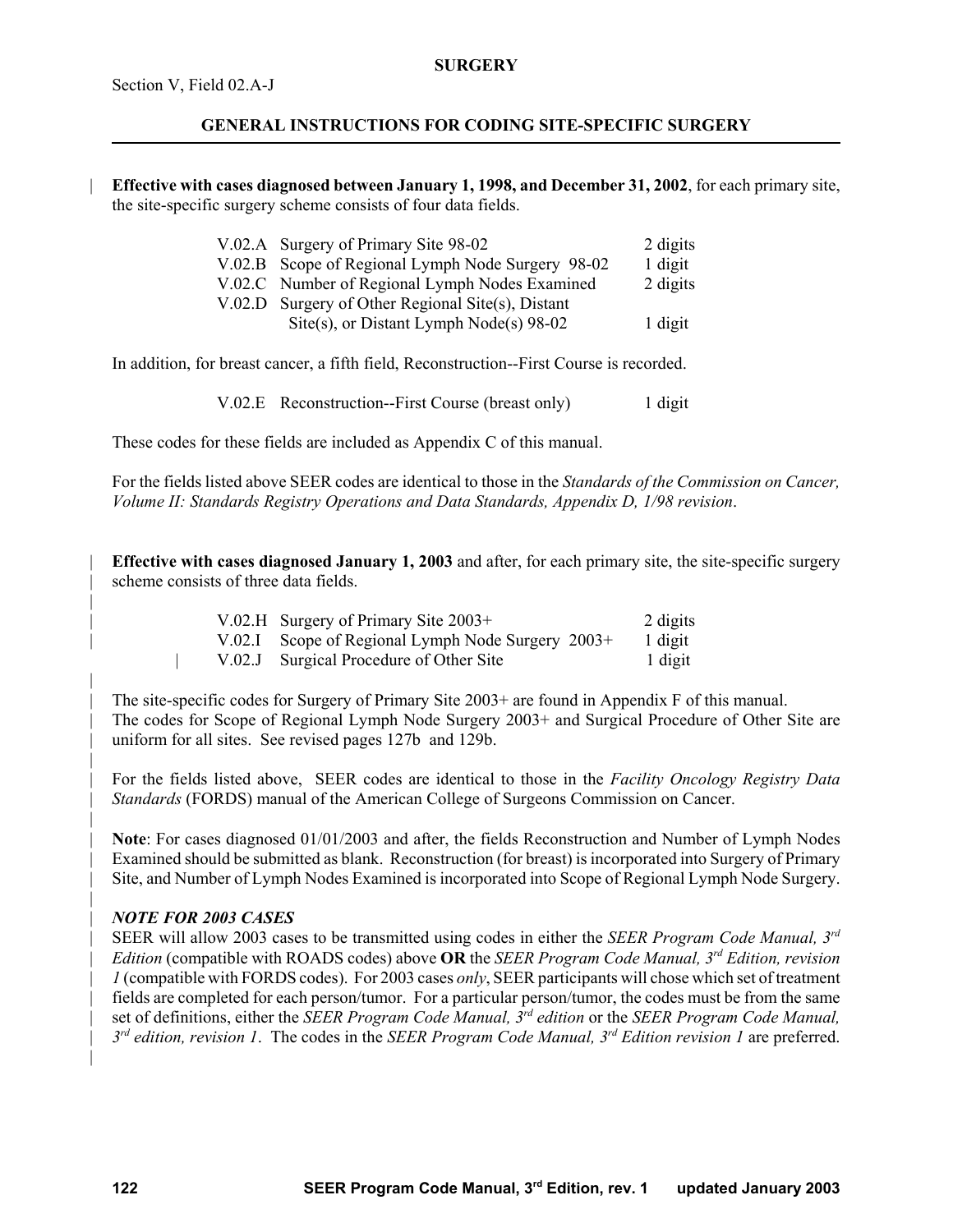## **GENERAL INSTRUCTIONS FOR CODING SITE-SPECIFIC SURGERY** (cont.)

## | *Coding Guidelines*

|

|

|

|

| These surgical codes record surgical procedures rather than specific cancer-directed surgery.

| Once it is determined that was performed, use the best information in the operative/pathology reports to | determine the operative procedure. Read the complete reports; do not code the procedure solely on the basis of the procedure name.

If the operative report is unclear as to what was excised or if there is a discrepancy between the operative and pathology reports, use the pathology report, unless there is reason to doubt its accuracy.

If a surgical procedure removes the remaining portion of an organ which had been partially resected previously for any condition, code as total removal of the organ. If none of the primary organ remains, the code should indicate that this is the case.

*For example:*

- 1. Resection of a stomach which had been partially excised previously is coded as total removal of stomach.
- 2. Removal of a cervical stump is coded as total removal of uterus.
- 3. Lobectomy of a lung with a previous wedge resection is coded as total removal of lobe.

For purposes of this program a lymph node dissection is defined as any lymph node dissection done within the first course of therapy. Any lymph node dissection done as a separate procedure within the first course of therapy is to be coded.

If an excisional biopsy is followed by "re-excision" or "wide excision" within the first course of therapy, include that later information in coding surgery.

If multiple primaries are excised at the same time, code the appropriate surgery for each site. *For example:* 1) if a total abdominal hysterectomy was done for a patient with two primaries, one of the cervix and one of the endometrium, code each as having had a total abdominal hysterectomy. 2) If a total colectomy was done for a patient with multiple primaries in several segments of the colon, code total colectomy for each of the primary segments.

Ignore surgical approach in coding procedures. Ignore surgical margins when coding procedures.

Ignore the use of laser if used only for the initial incision.

Surgical procedures performed solely for the purpose of establishing a diagnosis/stage or for the relief of symptoms, and procedures such as brushings, washings, and aspiration of cells (except for aspiration of | lymph nodes) as well as hematologic findings (peripheral blood smears) are not considered treatment for the purposes of this program and are not to be coded.

Surgery for extranodal lymphomas should be coded using the scheme for the extranodal site. *For example:*

A lymphoma of the stomach is to be coded using the scheme for stomach.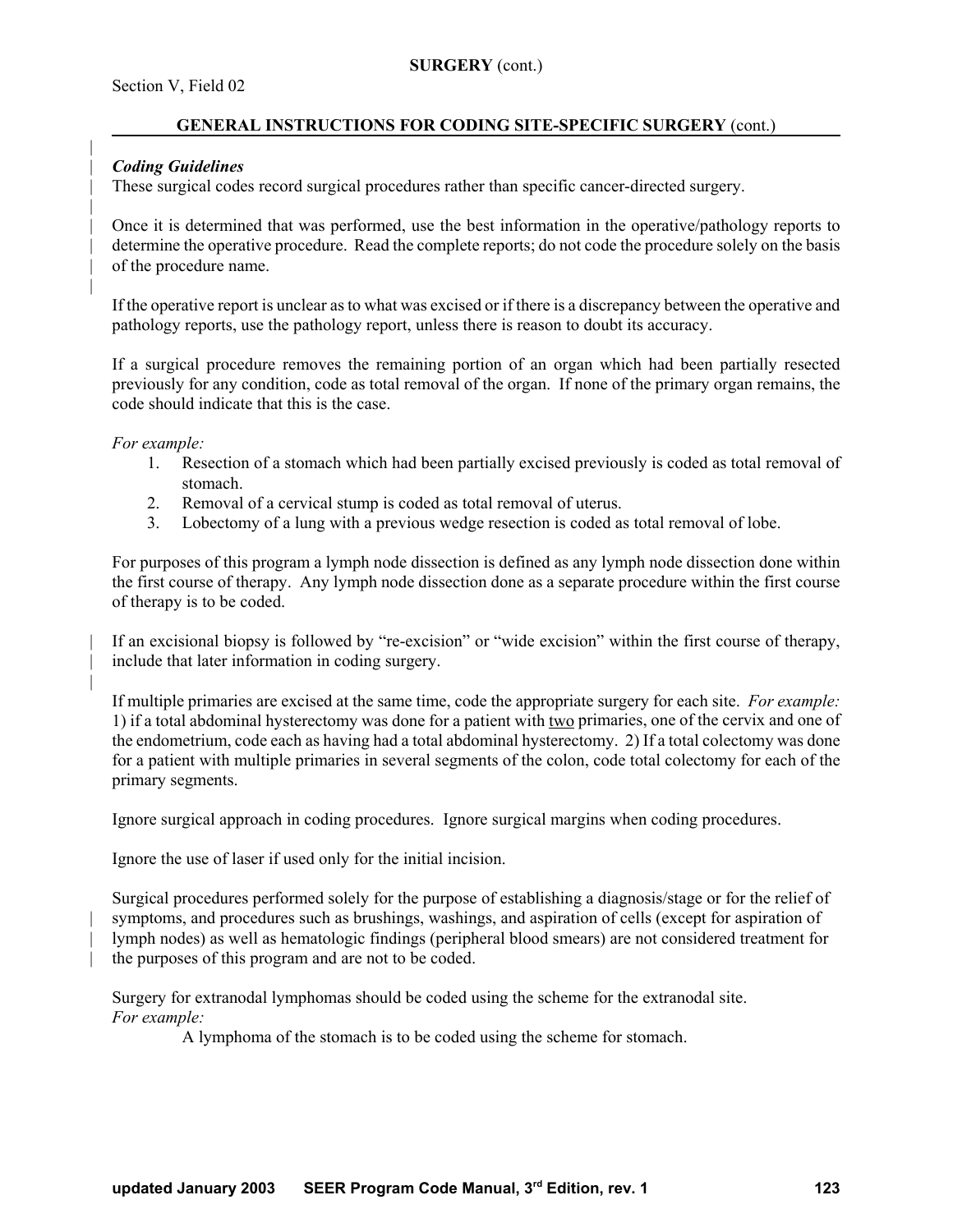#### | **Surgery of Primary Site 98-02**

Record surgeries only of the primary site. Surgery to remove regional tissue or organs is coded in this field only if the tissue/organs are removed with the primary site in an **en bloc** resection. An en bloc resection is the removal of organs in one piece at one time.

*Example* When a patient has a modified radical mastectomy, since the breast and axillary contents are removed in one piece (en bloc), surgery of primary site is coded as a modified radical mastectomy ('50') even if the pathologist finds no nodes in the specimen.

The range of codes from '00' to '84' are hierarchical. If more than one code describes the procedure, use the numerically higher code.

Record a non en bloc resection of a secondary or metastatic site in the data field "Surgery of Other Regional Site(s), Distant Site(s) or Distant Lymph Node(s)."

A single set of fields summarizing surgical treatment during the first course should be reported to SEER. Use the following guidelines to determine the priority of codes:

- C If the patient has multiple surgeries of the primary site, code the most invasive, definitive surgery (numerically highest code).
	- *Example* Patient has a colonoscopy with removal of a polyp in the sigmoid colon. The pathology report identifies carcinoma extending into the stalk ("Surgery of Primary Site" code '27'). A week later, the patient has a hemicolectomy ("Surgery of Primary Site" code '40'). Code the hemicolectomy since it is the most invasive, definitive surgery and has the numerically higher code.
- C If no primary site surgical procedure was done, code '00.'

### **Priority of Codes**

In the Surgery of Primary Site codes, the following priorities hold:

- C Codes '10' '90' have priority over code '99.'
- C Codes '10' '84' have priority over codes '90' and '99.'
- C Codes '10' '79' have priority over codes '80,' '90,' and '99,' where '80' is site-specific surgery, not otherwise specified (for example, prostatectomy, NOS)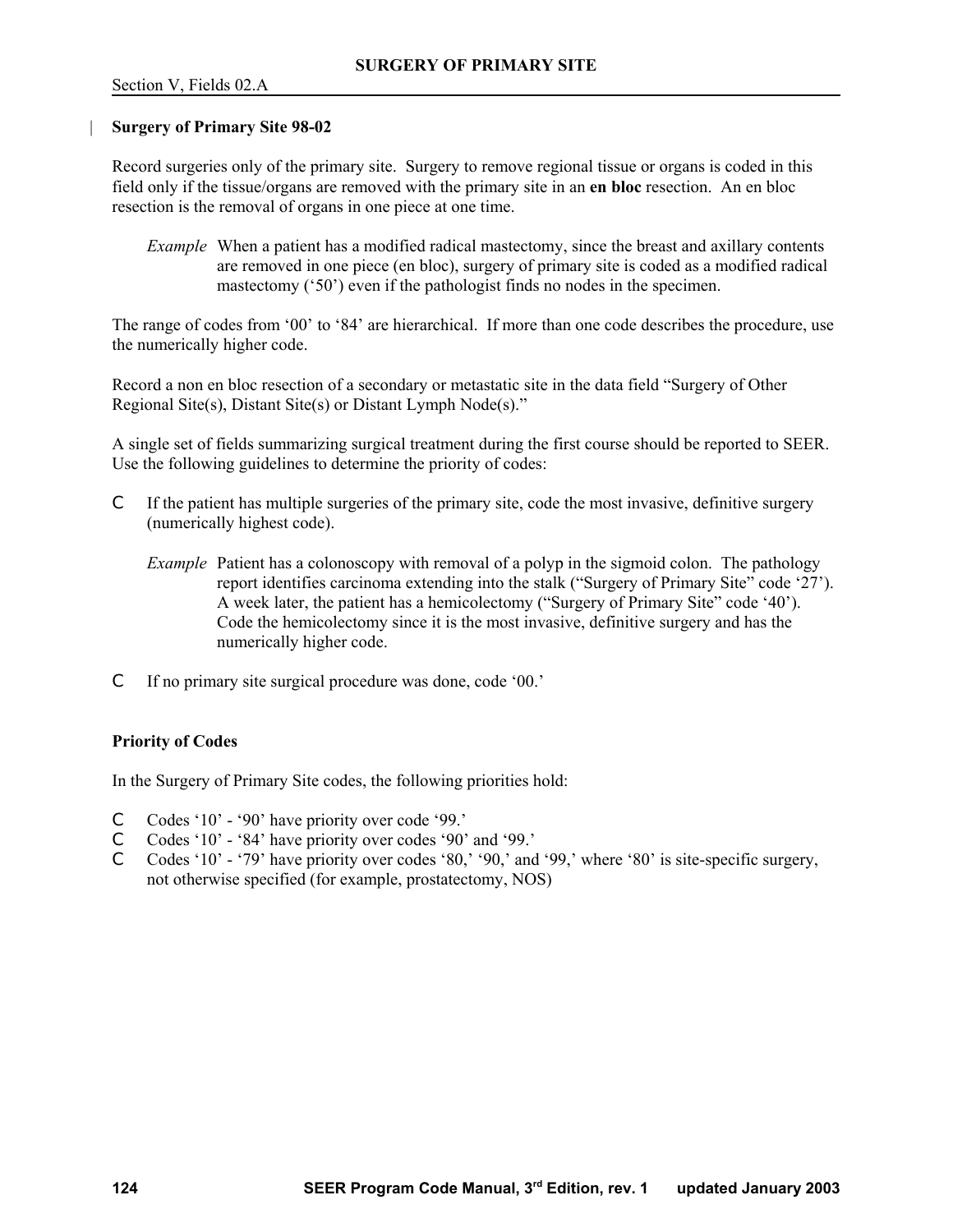## | **Site-Specific Surgery Codes 98-02**

Site-Specific Surgery Codes are available in Appendix C for the following sites:

| $C00.0 - C06.9$          | Lip and oral cavity                                                              |
|--------------------------|----------------------------------------------------------------------------------|
| $C07.9 - C08.9$          | Parotid and other unspecified salivary glands                                    |
| $C09.0 - C14.0$          | Pharynx                                                                          |
| $C15.0 - C15.9$          | Esophagus                                                                        |
| $C16.0 - C16.9$          | Stomach                                                                          |
| $C18.0 - C18.9$          | Colon                                                                            |
| C19.9                    | Rectosigmoid                                                                     |
| C20.9                    | Rectum                                                                           |
| $C21.0 - C21.8$          | Anus                                                                             |
| $C22.0 - C22.1$          | Liver and intrahepatic bile ducts                                                |
| $C25.0 - C25.9$          | Pancreas                                                                         |
| $C32.0 - C32.9$          | Larynx                                                                           |
| $C34.0 - C34.9$          | Lung                                                                             |
| $C40.0 - C41.9, C47.0 -$ | Bones, joints, and articular cartilage; peripheral nerves                        |
| C47.9, C49.0 - C49.9     | and autonomic nervous system; connective, subcutaneous and<br>other soft tissues |
| C42.2, C77.0 - C77.9     | Spleen and lymph nodes                                                           |
| C44.0 - C44.9            | Skin                                                                             |
| $C50.0 - C50.9$          | <b>Breast</b>                                                                    |
| $C53.0 - C53.9$          | Cervix uteri                                                                     |
| $C54.0 - C55.9$          | Corpus uteri                                                                     |
| C <sub>56.9</sub>        | Ovary                                                                            |
| C61.9                    | Prostate                                                                         |
| $C62.0 - C62.9$          | Testis                                                                           |
| $C64.9 - C66.9$          | Kidney, renal pelvis, and ureter                                                 |
| $C67.0 - C67.9$          | <b>Bladder</b>                                                                   |
| C70.0 - C72.9            | Brain and other parts of central nervous system                                  |
| C73.9                    | Thyroid                                                                          |

#### **All Other Sites**

Surgeries for all other primary cancers should be coded using the general surgery code scheme for All Other Sites at the end of Appendix C. These primaries include:

| C <sub>14.1</sub> - C <sub>14.8</sub> | Other and Ill-defined Sites in Lip, Oral Cavity and Pharynx    |
|---------------------------------------|----------------------------------------------------------------|
| $C17.0 - C17.9$                       | Small Intestine                                                |
| C <sub>23.9</sub>                     | Gallbladder                                                    |
| $C24.0 - C24.9$                       | Extrahepatic Bile Duct, Ampulla of Vater; Overlapping Lesion   |
|                                       | of Biliary Tract, Biliary Tract, NOS                           |
| $C26.0 - C26.9$                       | Intestinal Tract, NOS, Overlapping Lesion of Digestive System, |
|                                       | Gastrointestinal Tract, NOS                                    |
| $C30.0 - C30.1$                       | Nasal Cavity, Middle Ear                                       |
| C31.0 - C31.9                         | Accessory (paranasal) Sinuses                                  |
| C33.9                                 | Trachea                                                        |
| C37.9                                 | Thymus                                                         |
| $C38.0 - C38.8$                       | Heart, Mediastinum, Pleura                                     |
| C39.0 - C39.9                         | Other and Ill-defined Sites within Respiratory System and      |
|                                       | Intrathoracic Organs                                           |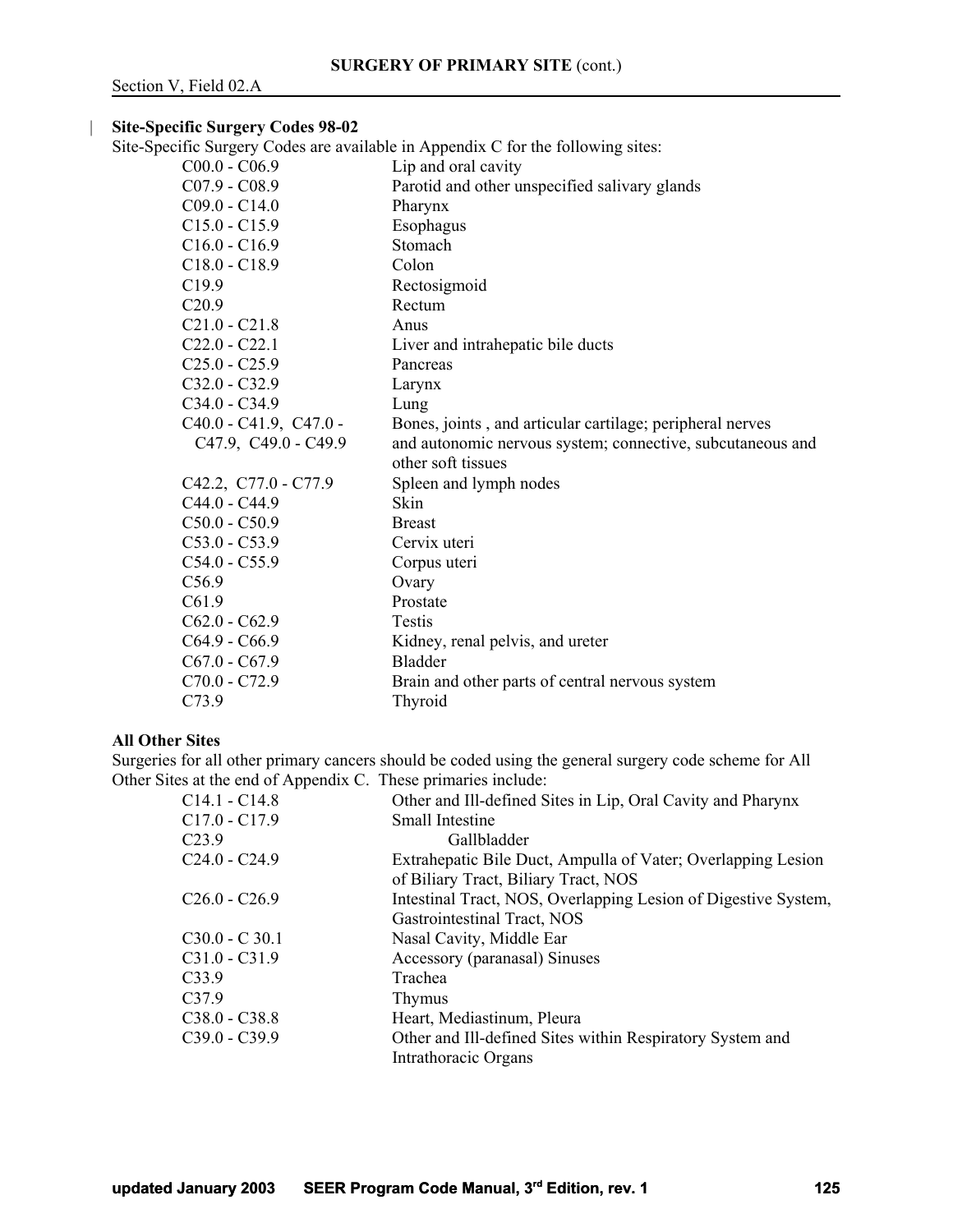# **All Other Sites, continued**

| $C42.0 - C42.1$   | <b>Blood, Bone Marrow</b>                                    |
|-------------------|--------------------------------------------------------------|
| $C42.3 - C42.4$   | Reticuloendothelial System, NOS, Hematopoietic System, NOS   |
| $C48.0 - C48.8$   | Retroperitoneum and Peritoneum                               |
| $C51.0 - C51.9$   | Vulva                                                        |
| C52.9             | Vagina                                                       |
| $C57.0 - C57.9$   | Other and Unspecified Female Genital Organs                  |
| C <sub>58.9</sub> | Placenta                                                     |
| $C60.0 - C60.9$   | Penis                                                        |
| $C63.0 - C63.9$   | Other and Unspecified Male Genital Organs                    |
| $C68.0 - C68.9$   | Other and Unspecified Urinary Organs                         |
| $C69.0 - C69.9$   | Eye and Adnexa                                               |
| $C74.0 - C75.9$   | Adrenal Gland, Other Endocrine Glands and Related Structures |
| $C76.0 - C76.8$   | Other and Ill-defined Sites                                  |
| C <sub>80.9</sub> | Unknown Primary Site                                         |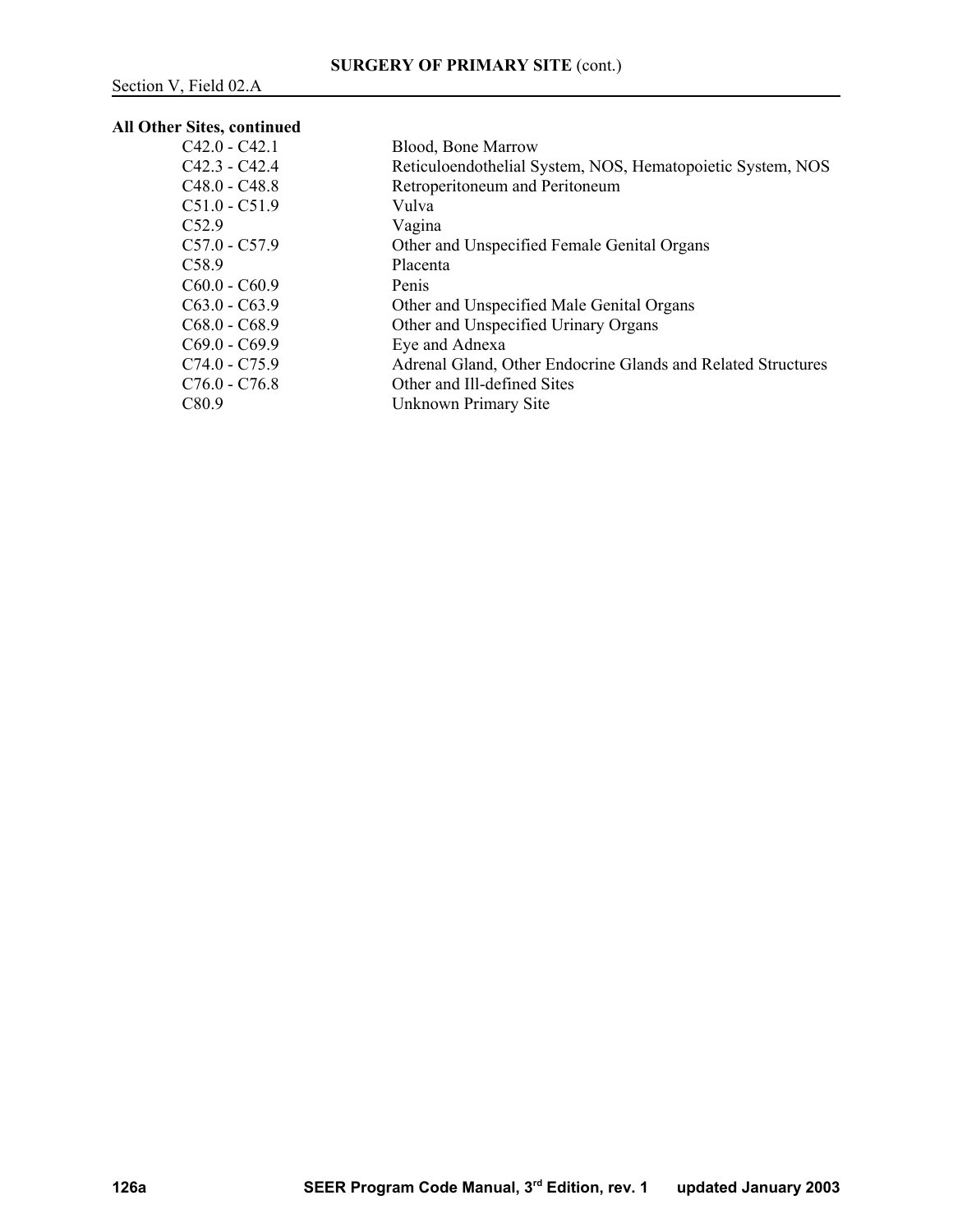|

|

|

|

|

|

|

|

|

|

|

|

|

#### | **Surgery of Primary Site 2003+**

Record surgeries only of the primary site. Surgery to remove regional tissue or organs is coded in this | field only if the tissue/organs are removed with the primary site in an **en bloc** resection. SEER defines an | en bloc resection as the removal of tissues during the same procedure, but not necessarily in a single specimen.

*Example* When a patient has a modified radical mastectomy, since the breast and axillary contents | are removed in one piece (en bloc), surgery of primary site is coded as a modified radical mastectomy  $('50')$  even if the pathologist finds no nodes in the specimen.

Record a non en bloc resection of a secondary or metastatic site in the data field "Surgical Procedure of Other Site."

Site-specific codes for this data item are found in Appendix F (see table on next page for schema).

| A single set of fields summarizing surgical treatment during the first course should be reported to SEER. Use the following guideline to determine the priority of codes:

| If the patient has multiple surgeries of the primary site, code the most invasive, definitive surgery.

*Example* Patient has a colonoscopy with removal of a polyp in the sigmoid colon. The pathology | report identifies carcinoma extending into the stalk ("Surgery of Primary Site" code '27'). | A week later, the patient has a hemicolectomy ("Surgery of Primary Site" code '40'). | Code the hemicolectomy since it is the most invasive, definitive surgery.

If no primary site surgical procedure was done, code '00.'

| The range of codes from '00' to '84' are NOT NUMERICALLY hierarchical. For codes 00 through 79, the *response positions* are hierarchical; last-listed responses take precedence over responses written above. Code 98 takes precedence over code 00.

Biopsies that remove all of the tumor and/or leave only microscopically positive margins are to be coded in this item.

| Surgery to remove regional tissue or organs is coded in this item only if the tissue/organs are removed in | continuity with the primary site, except where noted in Appendix F.

If a previous surgical procedure to remove a portion of the primary site is followed by surgery to remove the remainder of the primary site, then code the total or final results.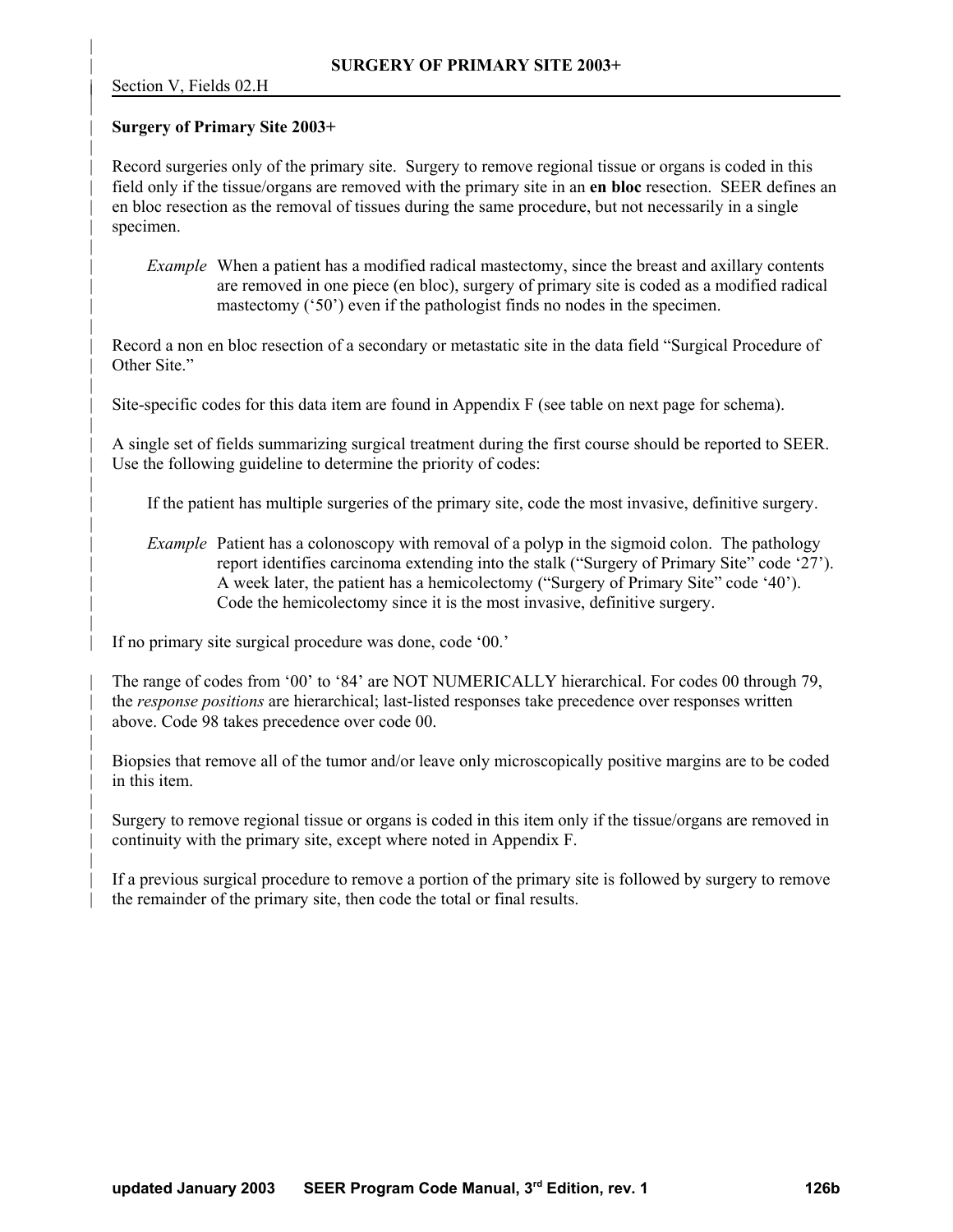### | **SURGERY OF PRIMARY SITE 2003+** (cont.)

Section V, Field 02.H

|

|

| |

|

| Code            | Label                                     | <b>Definition</b>                                                                                                                                        |
|-----------------|-------------------------------------------|----------------------------------------------------------------------------------------------------------------------------------------------------------|
| 00 <sup>2</sup> | None                                      | No surgical procedure of primary site. Diagnosed at autopsy.                                                                                             |
| $10 - 19$       | Site-specific codes;<br>tumor destruction | Tumor destruction, no pathologic specimen produced. Refer to Appendix<br>F for the correct site-specific code for the procedure.                         |
| $20 - 80$       | Site-specific codes;<br>resection         | Refer to Appendix F for the correct site-specific code for the procedure.                                                                                |
| 90              | Surgery, NOS                              | A surgical procedure to the primary site was done, but no information on<br>the type of surgical procedure is provided.                                  |
| 98              | Site-specific codes;<br>special           | Special code. Refer to Appendix F for the correct site-specific code for<br>the procedure.                                                               |
| 99              | Unknown                                   | Patient record does not state whether a surgical procedure of the primary<br>site was performed and no information is available. Death certificate only. |

# | **Site-Specific Surgery Codes 2003+**

Site-Specific Surgery Codes are available in Appendix F for the following sites:

| $C00.0 - C06.9$            | Lip and oral cavity                                        |
|----------------------------|------------------------------------------------------------|
| $C07.9 - C08.9$            | Parotid and other unspecified salivary glands              |
| $C09.0 - C14.0$            | Pharynx                                                    |
| $C15.0 - C15.9$            | Esophagus                                                  |
| $C16.0 - C16.9$            | Stomach                                                    |
| $C18.0 - C18.9$            | Colon                                                      |
| C <sub>19.9</sub>          | Rectosigmoid                                               |
| C20.9                      | Rectum                                                     |
| $C21.0 - C21.8$            | Anus                                                       |
| $C22.0 - C22.1$            | Liver and intrahepatic bile ducts                          |
| $C25.0 - C25.9$            | Pancreas                                                   |
| $C32.0 - C32.9$            | Larynx                                                     |
| $C34.0 - C34.9$            | Lung                                                       |
| $C40.0 - C41.9, C47.0 -$   | Bones, joints, and articular cartilage; peripheral nerves  |
| C47.9, C49.0 - C49.9       | and autonomic nervous system; connective, subcutaneous and |
|                            | other soft tissues                                         |
| C42.0, C42.1, C42.3, C42.4 | Hematopoietic/reticuloendothelial/immunoproliferative/     |
|                            | myeloproliferative disease*                                |
| C42.2                      | Spleen                                                     |
| $C44.0 - C44.9$            | Skin                                                       |
| $C50.0 - C50.9$            | <b>Breast</b>                                              |
| $C53.0 - C53.9$            | Cervix uteri                                               |
| $C54.0 - C55.9$            | Corpus uteri                                               |
| C <sub>56.9</sub>          | Ovary                                                      |
| C61.9                      | Prostate                                                   |
| $C62.0 - C62.9$            | Testis                                                     |
| $C64.9 - C66.9$            | Kidney, renal pelvis, and ureter                           |
| $C67.0 - C67.9$            | <b>Bladder</b>                                             |
| $C70.0 - C72.9$            | Brain and other parts of central nervous system            |
| C73.9                      | Thyroid                                                    |
| C76.0-C76.8, C80.9         | Unknown and ill-defined primary sites                      |
| C77.0 - C77.9              | Lymph nodes                                                |
|                            |                                                            |

| \* surgery scheme includes C42.0, C42.1, C42.3, C42.4 with any histology; and histologies 9750, | 9760-9764, 9800-9820, 9831-9920, 9931-9964, 9980-9989 of any site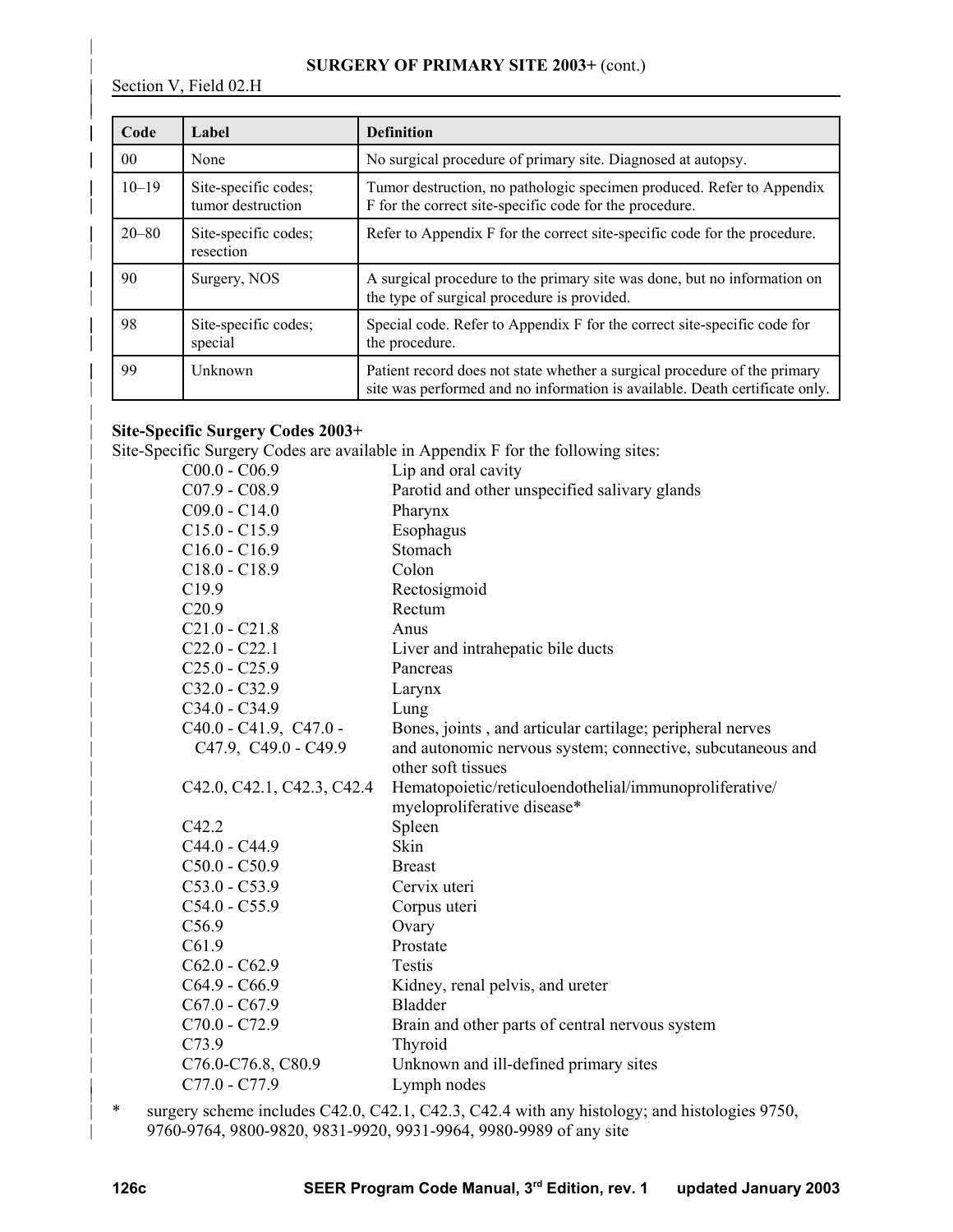## | **All Other Sites**

|

|

|

| Surgeries for all other primary cancers should be coded using the general surgery code scheme for All | Other Sites at the end of Appendix F. These primaries include:

| $\mathbf{1}$      |                                                                |
|-------------------|----------------------------------------------------------------|
| $C14.1 - C14.8$   | Other and Ill-defined Sites in Lip, Oral Cavity and Pharynx    |
| $C17.0 - C17.9$   | Small Intestine                                                |
| C <sub>23.9</sub> | Gallbladder                                                    |
| $C24.0 - C24.9$   | Extrahepatic Bile Duct, Ampulla of Vater; Overlapping Lesion   |
|                   | of Biliary Tract, Biliary Tract, NOS                           |
| $C26.0 - C26.9$   | Intestinal Tract, NOS, Overlapping Lesion of Digestive System, |
|                   | Gastrointestinal Tract, NOS                                    |
| $C30.0 - C30.1$   | Nasal Cavity, Middle Ear                                       |
| $C31.0 - C31.9$   | Accessory (paranasal) Sinuses                                  |
| C33.9             | Trachea                                                        |
| C <sub>37.9</sub> | Thymus                                                         |
| $C38.0 - C38.8$   | Heart, Mediastinum, Pleura                                     |
| $C39.0 - C39.9$   | Other and Ill-defined Sites within Respiratory System and      |
|                   | Intrathoracic Organs                                           |
| $C48.0 - C48.8$   | Retroperitoneum and Peritoneum                                 |
| $C51.0 - C51.9$   | Vulva                                                          |
| C52.9             | Vagina                                                         |
| $C57.0 - C57.9$   | Other and Unspecified Female Genital Organs                    |
| C58.9             | Placenta                                                       |
| $C60.0 - C60.9$   | Penis                                                          |
| $C63.0 - C63.9$   | Other and Unspecified Male Genital Organs                      |
| $C68.0 - C68.9$   | Other and Unspecified Urinary Organs                           |
| $C69.0 - C69.9$   | Eye and Adnexa                                                 |
| $C74.0 - C75.9$   | Adrenal Gland, Other Endocrine Glands and Related Structures   |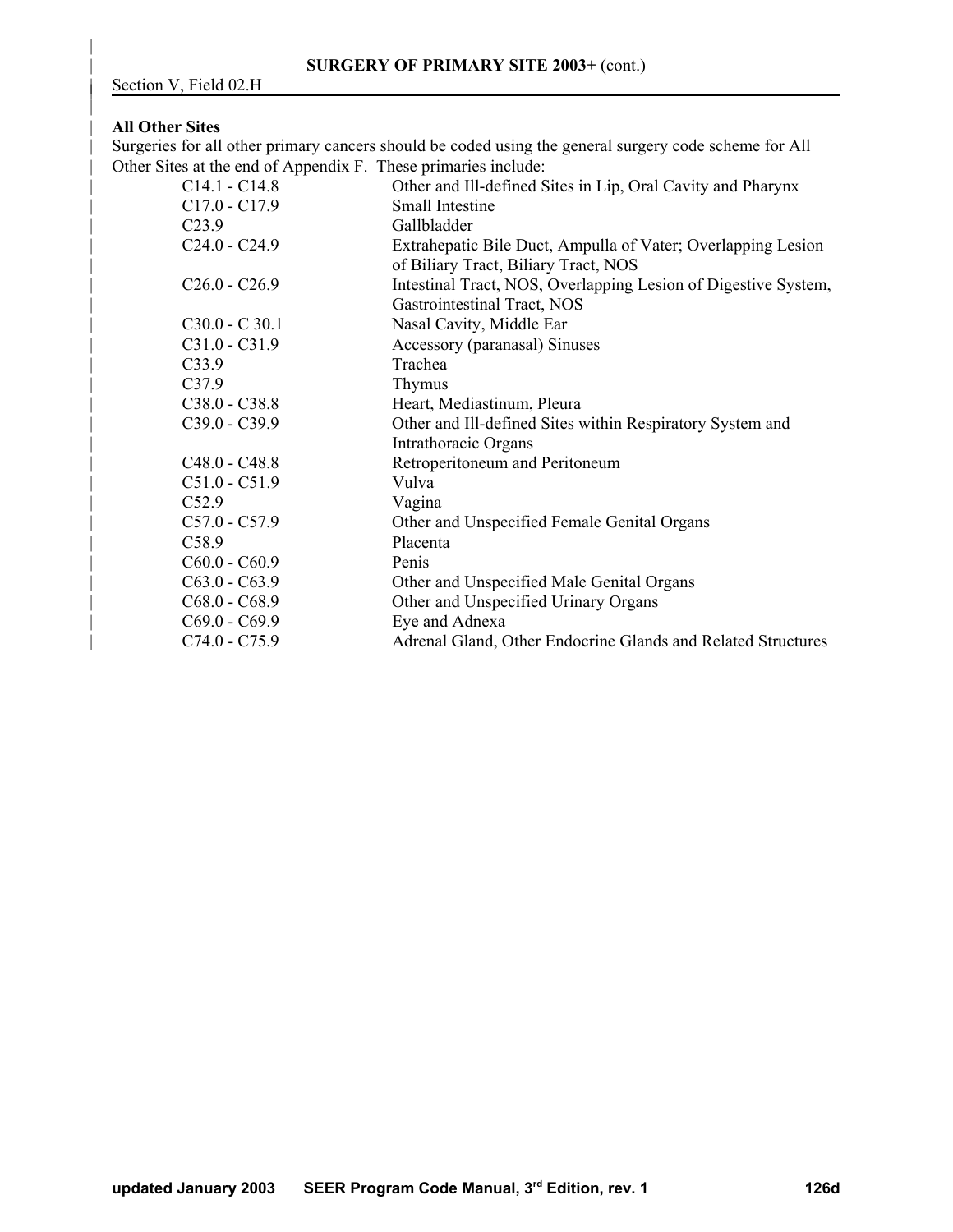#### | **Scope of Regional Lymph Node Surgery 98-02**

### *See Appendix C for site-specific codes for this field.*

| For the majority of sites, "Scope of Regional Lymph Node Surgery 98-02" defines the removal of regional lymph node(s). There is no minimum number of nodes that must be removed. If at least one regional lymph node was removed, the code for this field must be in the range of '1' - '5.' If a regional lymph node was aspirated, code to '1,' regional lymph node(s) removed, NOS.

For head and neck sites, this field describes neck dissections. Codes '2' - '5' indicate only that a neck dissection procedure was done, they do not imply that nodes were found during the pathologic examination of the surgical specimen. Code the neck dissection even if no nodes were found in the specimen.

The codes are hierarchical. If only one procedure can be recorded, code the procedure that is numerically higher.

*Example* A patient with a head and neck primary has a lymph node biopsy (code '1') followed by a limited neck dissection (code 3). Code the limited neck dissection (code '3').

> If a patient has a modified radical neck dissection, record code '4' (modified radical neck dissection) rather than the generic code "neck dissection, NOS" (code '2').

A list identifies the regional lymph nodes for each site in Appendix C. Any other nodes are distant, code in the data field "Surgery of Other Regional Site(s), Distant Site(s) or Distant Lymph Node(s)."

If no surgical procedure was performed, code '0.'

#### **Priority of Codes**

In the Scope of Regional Lymph Node Surgery codes, the following priorities hold:

- C Codes '1' '8' have priority over code '0' and '9.'
- C In the range of codes '1' '8,' the numerically higher code has priority.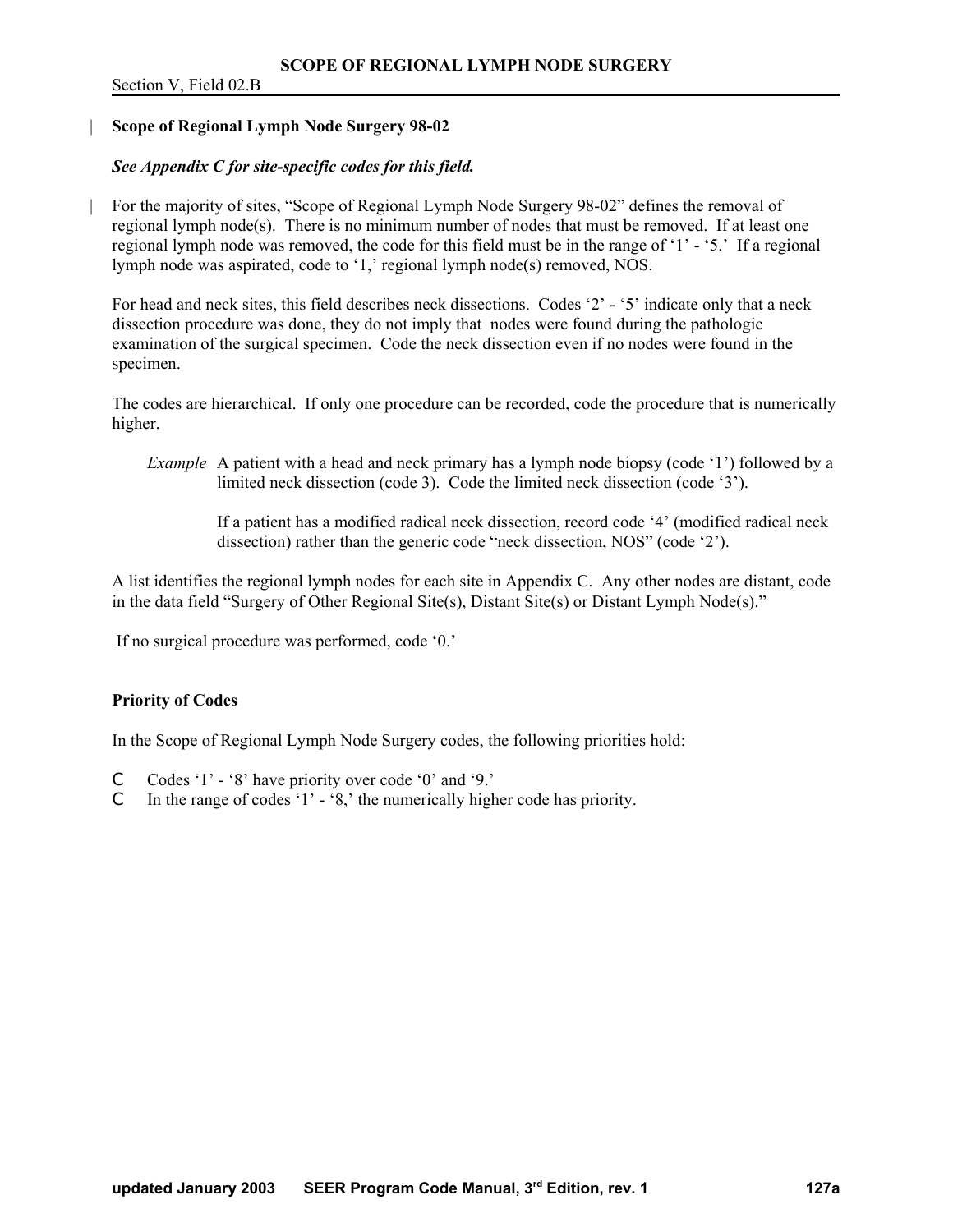Section V, Field 02.I

# | **Scope of Regional Lymph Node Surgery 2003+**

# *Effective for SEER revision 1 of 3<sup>rd</sup> ed codes: All primary sites have the same coding structure for this* | *field.*

# | Code

|

|

|

|

| **0 None** 

| No regional lymph node surgery; no lymph nodes found in the pathologic specimen. Diagnosed at autopsy.

| **1 Biopsy or aspiration of regional lymph node, NOS** [former wording for this code was regional | lymph node(s) removed, NOS--see new #3]

| Biopsy or aspiration of regional lymph node(s) regardless of the extent of involvement of disease. | [SEER guideline (with COC concurrence): for a procedure stated to be a biopsy of a lymph node, | use code 1; for a procedure stated to be removal of one lymph node, use code 4. Code 1 was not used prior to 01/01/2003.]

# | **2 Sentinel lymph node biopsy**

| Biopsy of the first lymph node or nodes that drain a defined area of tissue within the body. Sentinel node(s) are identified by the injection of a dye or radio label at the site of the primary tumor.

| **3 Number of regional nodes removed unknown or not stated; regional lymph nodes removed,** | **NOS**

Sampling or dissection of regional lymph node(s) and the number of nodes removed is unknown or not stated. The procedure is not specified as sentinel node biopsy.

| **4 1–3 regional lymph nodes removed**

| Sampling or dissection of regional lymph node(s) with fewer than four lymph nodes found in the specimen. The procedure is not specified as sentinel node biopsy.

| **5 4 or more regional lymph nodes removed** | Sampling or dissection of regional lymph nodes with at least four lymph nodes found in the specimen. The procedure is not specified as sentinel node biopsy.

- | **6 Sentinel node biopsy and code 3, 4, or 5 at same time, or timing not stated** | Code 2 was performed in a single surgical event with code 3, 4, or 5. Or, code 2 and 3, 4, or 5 were | performed,but timing was not stated in patient record.
- | **7 Sentinel node biopsy and code 3, 4, or 5 at different times**  | Code 2 was followed in a subsequent surgical event by procedure 3, 4, or 5.

# | **9 Unknown or not applicable**

| It is unknown whether regional lymph node surgery was performed; death certificate-only; for | lymphomas with a lymph node primary site; an unknown or ill-defined primary; or for hematopoietic, reticuloendothelial, immunoproliferative or myeloproliferative disease. [SEER guideline: 9 includes "not stated."]

# | *Coding Guidelines*

| |

|

|

| | | The scope of regional lymph node surgery is collected for each surgical event even if surgery of the | primary site was not performed.

Record surgical procedures which aspirate, biopsy, or remove regional lymph nodes in an effort to | diagnose or stage disease in this data item. Record the date of this surgical procedure in data item *Date of First Course of Treatment* if it is the first type of treatment the patient receives.

| Codes 0–7 are hierarchical. If only one procedure can be recorded, code the procedure that is numerically higher.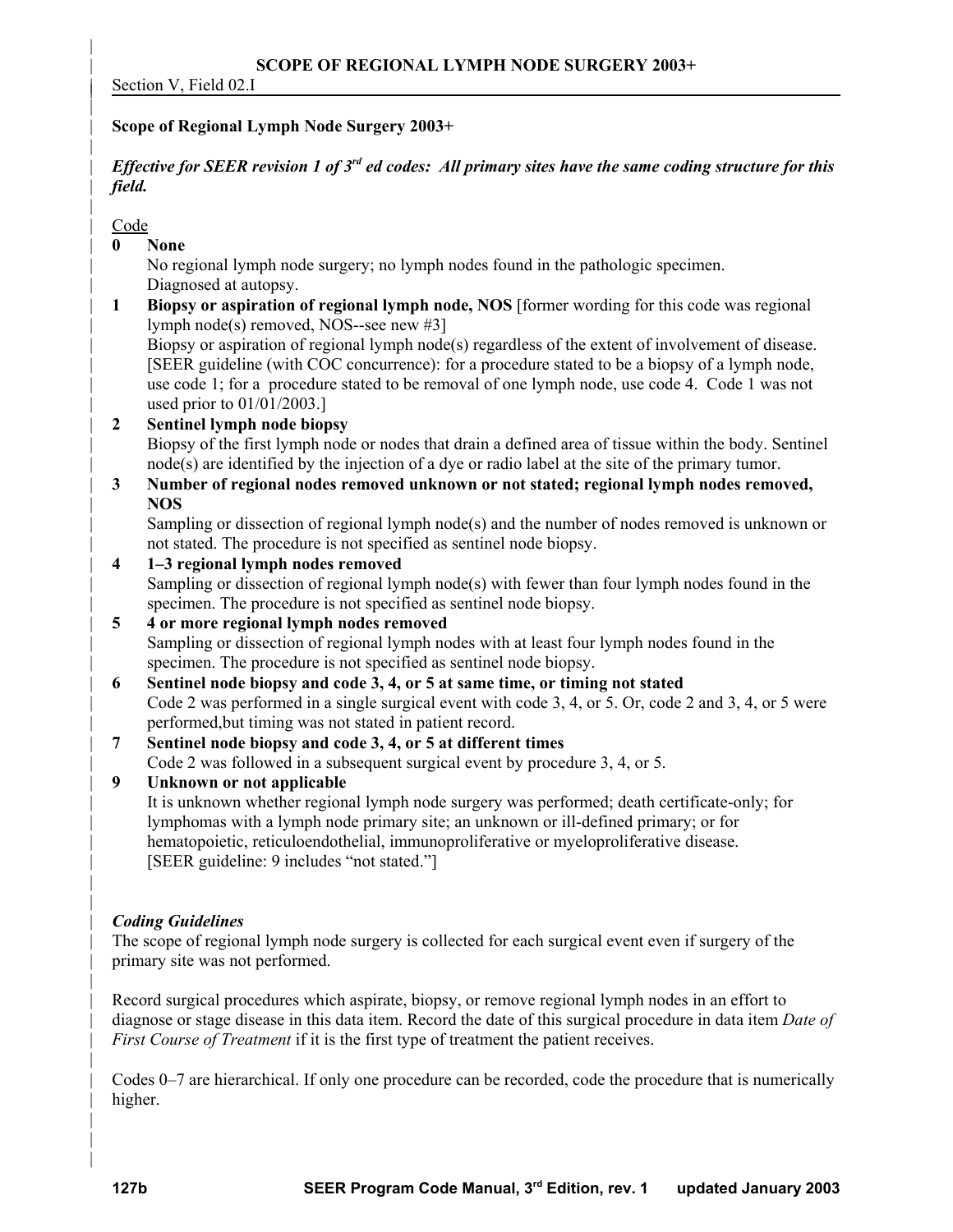Use code 9 for:

|

|

|

|

|

|

|

|

| |

|

|

- | primaries of the meninges, brain, spinal cord, cranial nerves, and other parts of the central nervous | system (C70.0–C70.9, C71.0–C71.9, C72.0–C72.9)
- | lymphomas (M-9590–9596, 9650–9719, 9727–9729) with a lymph node primary site (C77.0–C77.9)
- unknown or ill-defined primary  $(C76.0-C76.8, C80.9)$
- hematopoietic, reticuloendothelial, immunoproliferative, or myeloproliferative disease (C42.0, | C42.1, C42.3, C42.4 or M-9750, 9760–9764, 9800–9820, 9826, 9831–9920, 9931–9964, | 9980–9989)

| Do not code *distant* lymph nodes removed during surgery to the primary site for this data item. Distant nodes are coded in the data field Surgical Procedure of Other Site.

| Refer to the current *AJCC Cancer Staging Manual* for site-specific identification of regional lymph nodes.

# | **Examples:**

| Code        | Reason                                                                                                                                                                            |
|-------------|-----------------------------------------------------------------------------------------------------------------------------------------------------------------------------------|
| 0           | There was no lymph node surgery OR an attempt at regional lymph node dissection or sentinel lymph<br>node dissection, but no lymph nodes were found in the pathological specimen. |
|             | (C14.0-Pharynx) Aspiration of regional lymph node to confirm histology of widely metastatic<br>disease.                                                                           |
| 3           | (C44.5-Skin of Back) Patient has melanoma of the back. A sentinel lymph node dissection was done<br>with the removal of one lymph node. This node was negative for disease.       |
| 4           | (C61.9-Prostate) Bilateral pelvic lymph node dissection for prostate cancer.                                                                                                      |
| 6           | (C50.3-Breast) Sentinel lymph node biopsy of right axilla, followed by right axillary lymph node<br>dissection during the same surgical event.                                    |
| $\mathbf Q$ | (C34.9-Lung) Patient was admitted for radiation therapy following surgery for lung cancer. There is<br>no documentation on the extent of surgery in patient record.               |

| **Note:** One important use of registry data is the tracking of treatment patterns over time. In order to | compare contemporary treatment with previously published treatment based on former codes, | or to data unmodified from pre-1998 definitions, the ability to differentiate surgeries in which | four or more regional lymph nodes are removed is desirable. However, it is *very important* to note that the distinction between codes 4 and 5 is made to permit comparison of current surgical | procedures with procedures coded prior to 1998 when the removal of fewer than 4 lymph nodes | was not reflected in surgery codes. *It is not intended to reflect clinical significance* when | applied to a particular surgical procedure. Bear in mind that, for research and data presentation | purposes, no inference that one category is preferable to another is intended by the structure of these codes.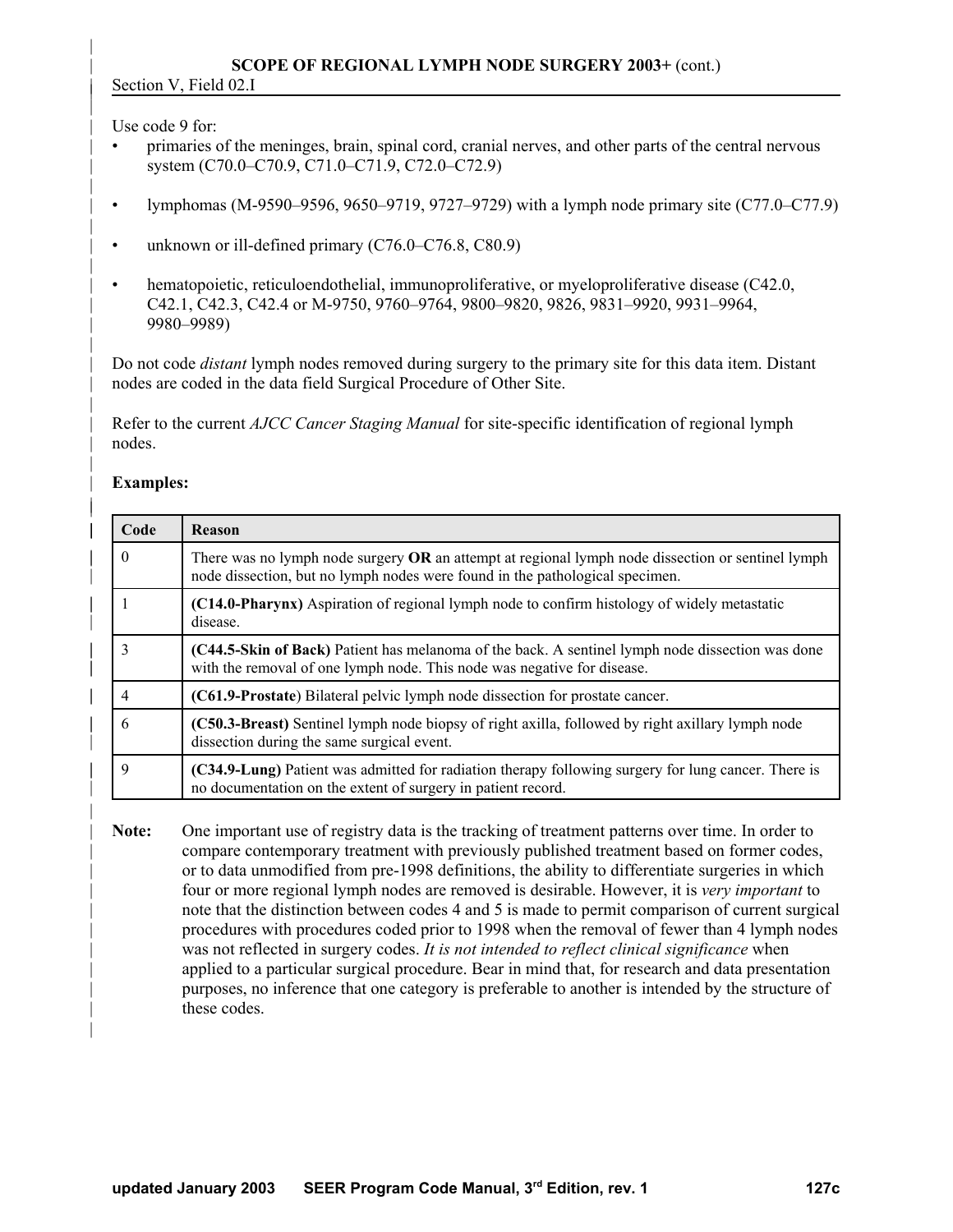Section V, Field 02.C

### **Number of Regional Lymph Nodes Examined**

*This field is uniform across all primary sites. The site-specific schemes in Appendix C also display the*  | *codes for this field. Code this field ONLY for cases submitted using the codes of the SEER Program Code Manual, 3<sup>rd</sup> Edition. For cases submitted using the SEER Program Code Manual, 3<sup>rd</sup> Edition,* | *revision 1, this field is blank.*

#### Codes

- 00 No regional lymph nodes examined
- 01 One regional lymph node examined
- 02 Two regional lymph nodes examined
- .. 90 Ninety or more regional lymph nodes examined
- 95 No regional lymph node(s) removed but aspiration of regional lymph node(s) was performed
- 96 Regional lymph node removal documented as a sampling and number of lymph nodes examined unknown/not stated
- 97 Regional lymph node removal documented as dissection and number of lymph nodes examined unknown/not stated
- 98 Regional lymph nodes surgically removed but number of lymph nodes examined unknown/not stated and not documented as sampling or dissection
- 99 Unknown; not stated; death certificate ONLY

Record the number of regional lymph nodes examined by the pathologist. **DO NOT** add numbers of nodes removed at different surgical events.

If no regional lymph nodes are identified in the pathology report, code 00 even if the surgical procedure includes a lymph node dissection (i.e., modified radical mastectomy) or if the operative report documents removal of nodes.

Since SEER collects only one Number of Regional Lymph Nodes Examined field, record the number of lymph nodes examined from the definitive regional lymph node surgery performed during first course of treatment. For example, if a patient has a cervical node biopsy for diagnosis and later undergoes a radical neck dissection during first course, record the number of lymph nodes examined from the radical neck dissection.

Because this field is not cumulative and not affected by timing issues, it does not replace or duplicate the field "Pathologic Review of Regional Lymph Nodes" in the EOD coding section. Do not copy the values from one field to the other.

### **Priority of Codes**

In the Number of Regional Lymph Nodes Examined codes, the following priorities hold:

- C If lymph node surgery is done at the same time as definitive surgery, priority is given to the information connected with the most definitive surgery. Use the priority order listed under "Surgery of Primary Site" to determine the most definitive surgery of primary site.
- C If lymph node surgery is done at a different time than the definitive surgery, priority is given to the code connected with the most definitive lymph node surgery. Use the priority order listed under "Scope of Regional Lymph Node Surgery" to determine the most definitive lymph node surgery.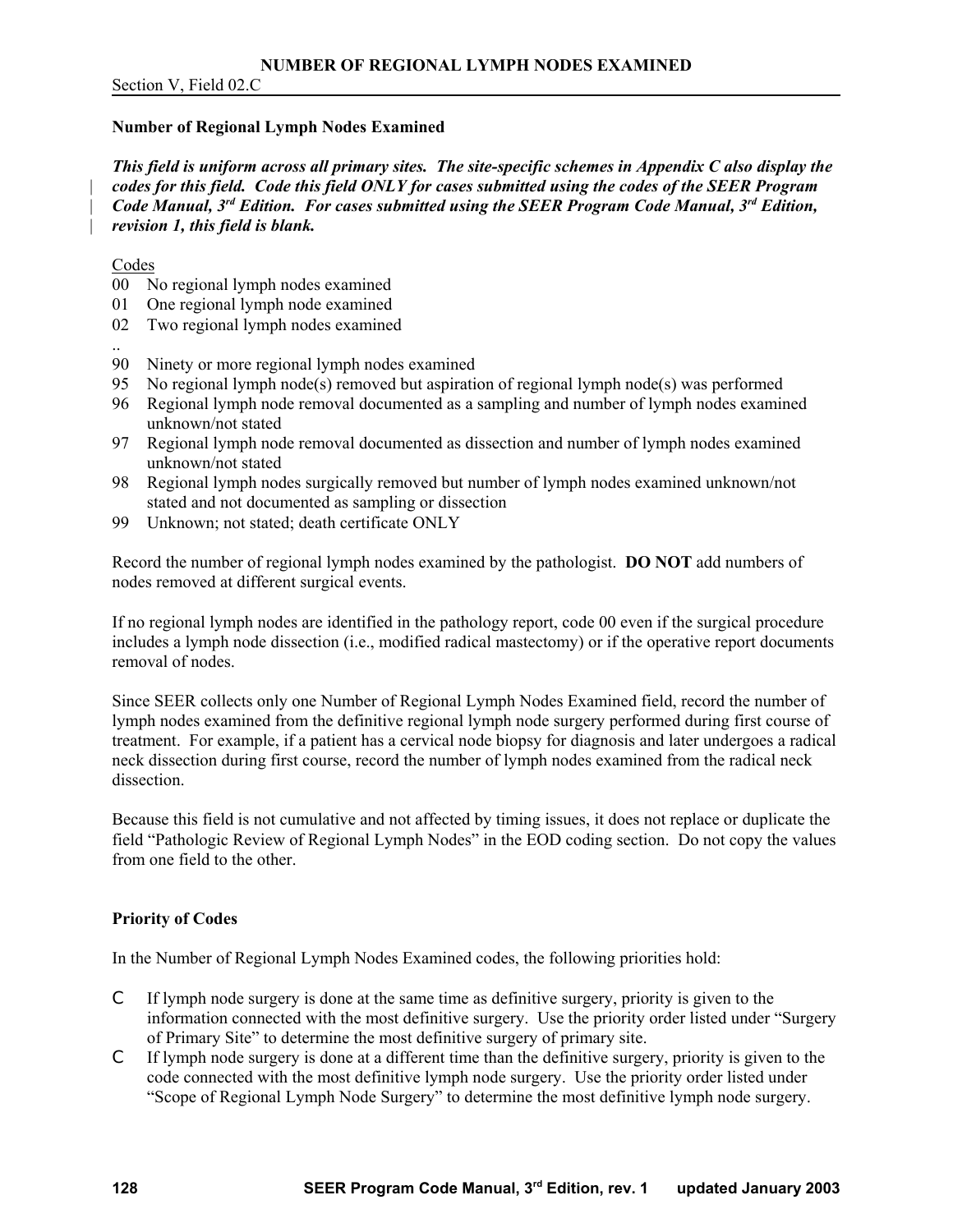### **SURGERY OF OTHER REGIONAL SITE(S), DISTANT SITE(S)**  | **OR DISTANT LYMPH NODE(S) 98-02**

Section V, Field 02.D

#### | **Surgery of Other Regional Site(s), Distant Site(s), or Distant Lymph Node(s) 98-02**

#### *See Appendix C for site-specific codes for this field.*

"Surgery of Other Regional Site(s), Distant Site(s) or Distant Lymph Node(s)" describes the removal of tissue(s) or organ(s) other than the primary tumor or organ of origin. The tissue or organ is not removed in continuity with the primary tumor (not en bloc).

*Example*: A patient has an excisional biopsy of a hard palate lesion that is removed from the roof of the mouth and a resection of a metastatic lung nodule during the same surgical event. Code the resection of the lung nodule as '6' (distant site).

Code the removal of non-primary tissue which was removed because the surgeon suspected it was involved with malignancy even if the pathology is negative.

**DO NOT CODE** the incidental removal of tissue. Incidental is defined as tissue removed for reasons other than the malignancy. For example: During a colon resection, the surgeon noted that the patient had cholelithiasis and removed the gallbladder. Do not code removal of the gallbladder.

#### **Priority of Codes**

In the Surgery of Other Regional Site(s), Distant Site(s), or Distant Lymph Node(s) codes, the following priorities hold:

- C Codes '1' '8' have priority over code '0' and '9.'
- C In the range of codes '1' '8,' the numerically higher code has priority.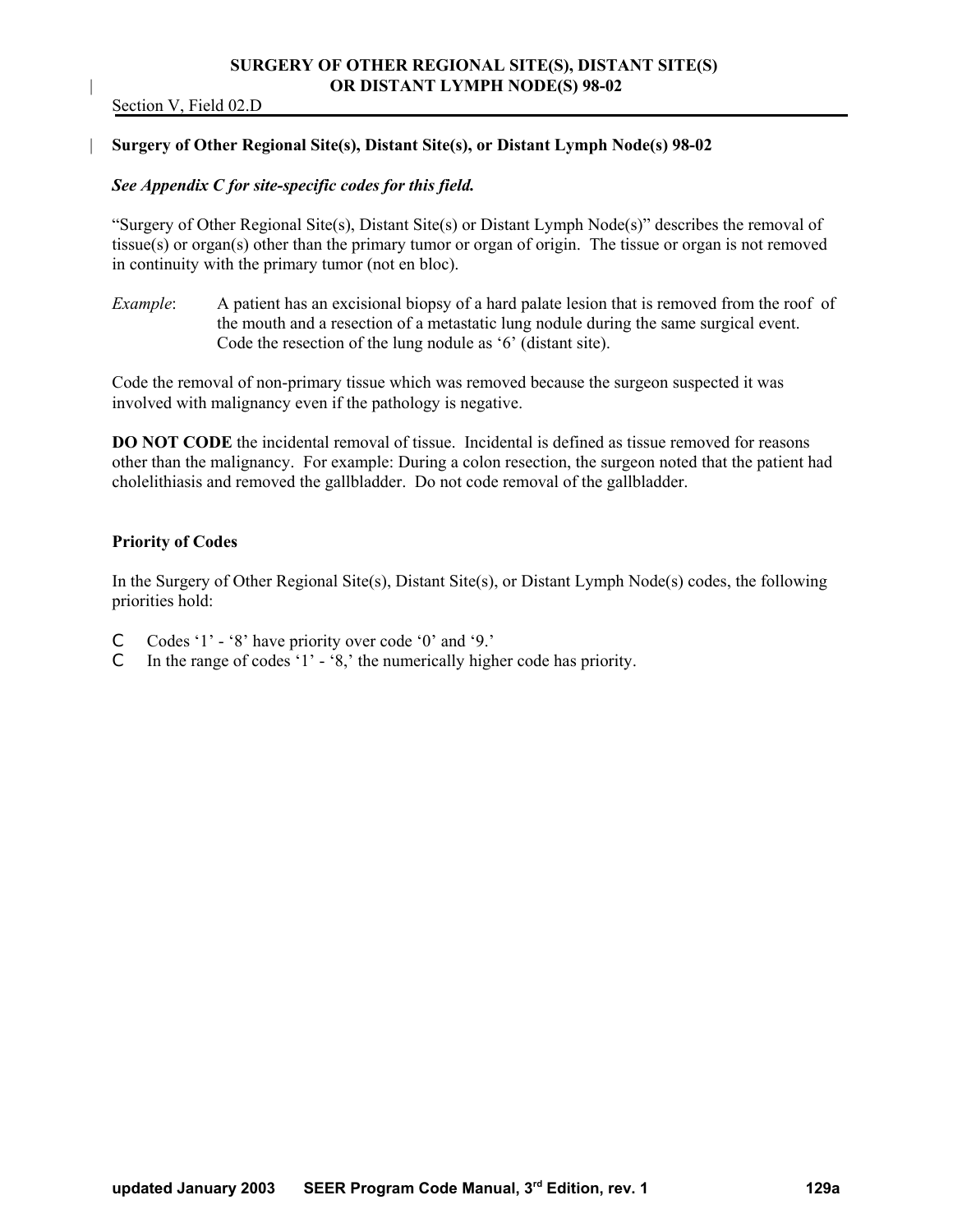Section V, Field 02.J

|

|

|

|

#### | **Surgical Procedure of Other Site**

*Effective for SEER revision 1 of 3<sup>rd</sup> ed codes: All primary sites have the same coding structure for this* | *field. This field records the surgical removal of regional tissues other than nodes, distant lymph nodes* | *or other tissue(s)/organ(s) beyond the primary site.*

- | **0 None**  | No surgical procedure of non-primary site was performed. Diagnosed at autopsy. | **1 Non-primary surgical procedure performed** | Non-primary surgical resection to other site(s), unknown if whether the site(s) is regional or distant.
- | **2 Non-primary surgical procedure to other regional sites** Resection of regional site. | *Note: for en bloc resection with primary site, see Surgery of Primary Site field. Do not code*  $en$  bloc resection here.
- | **3 Non-primary surgical procedure to** *distant lymph node(s)* | Resection of *distant lymph node(s)*.
- | **4 Non-primary surgical procedure to distant site** Resection of distant site.
- | **5 Combination of codes** Any combination of surgical procedures 2, 3, or 4.
- | **9 Unknown**  It is unknown whether any surgical procedure of a non-primary site was performed. Death certificate only.

### | *Coding Guidelines*

| Assign the highest numbered code (1 - 5) that describes the surgical resection of *distant lymph node(s)* and/or regional/distant tissue or organs.

| Incidental removal of tissue or organs is not a "Surgical Procedure/Other Site."

### | **Examples:**

|

| |

| |

|

| Code     | <b>Reason</b>                                                                                                                                                           |
|----------|-------------------------------------------------------------------------------------------------------------------------------------------------------------------------|
| $\theta$ | No procedure was performed OR<br>(C18.1—Colon) The incidental removal of the appendix during a surgical procedure to remove a primary<br>malignancy in the right colon. |
|          | Surgical biopsy of metastatic lesion from liver; unknown primary.                                                                                                       |
| C        | (C18.3—Colon) Surgical ablation of solitary liver metastasis, hepatic flexure primary.                                                                                  |
| 4        | (C19.9—Rectosigmoid) Excision of multiple liver metastasis.                                                                                                             |
| 4        | (C34.9—Lung) Removal of solitary brain metastasis.                                                                                                                      |
|          | (C21.0—Anus) Excision of solitary liver metastasis and one large hilar lymph node.                                                                                      |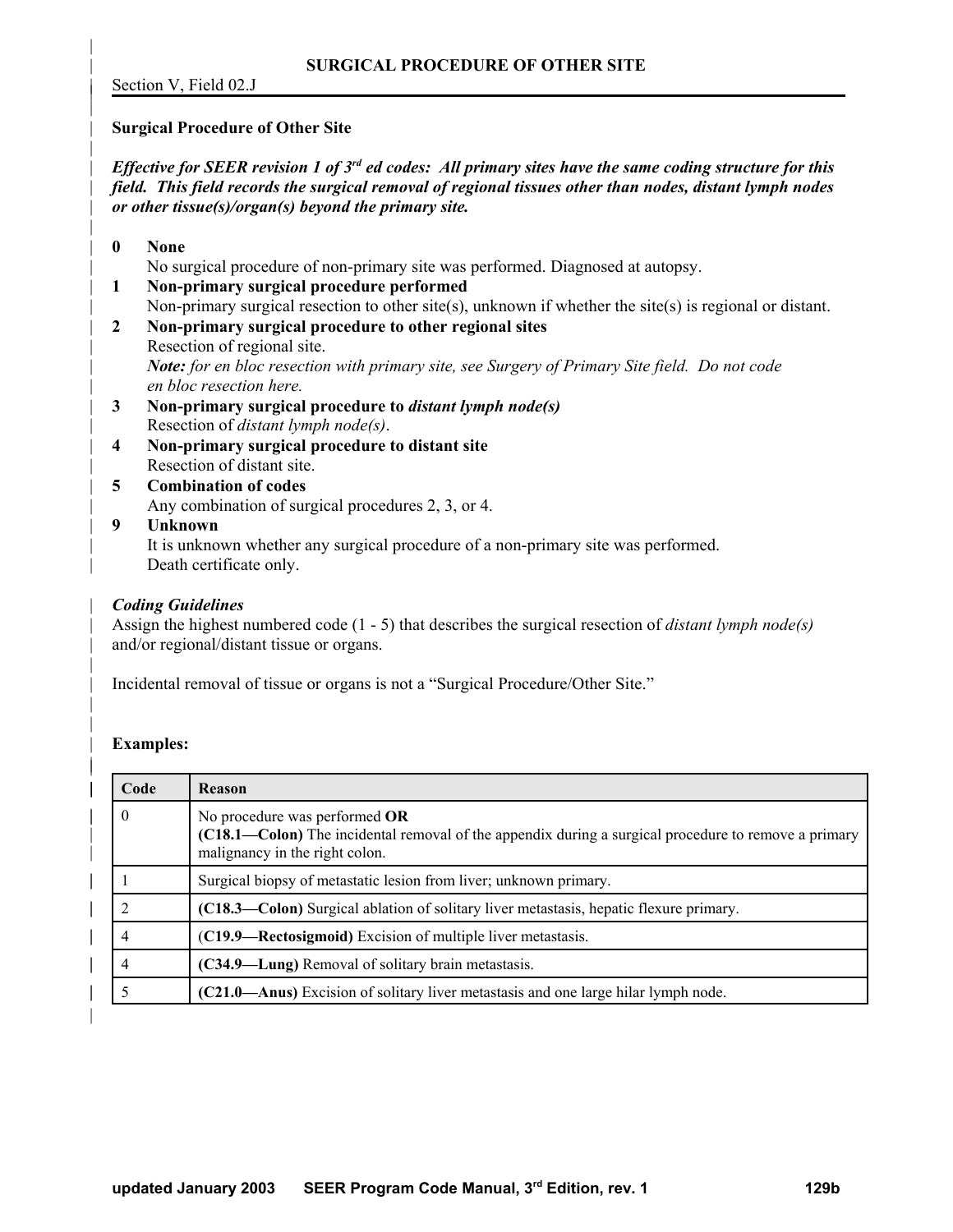#### **Reconstruction--First Course**

### *Code this field ONLY for cases submitted using the codes of the SEER Program Code Manual, 3<sup>rd</sup> Edition. For cases submitted using the SEER Program Code Manual, 3<sup>rd</sup> Edition, revision 1, this field* | *is blank.*

The SEER Program collects information in this field only for breast cancer, and only for reconstruction begun as part of first course treatment. See the Introduction to Section V for a discussion of the time limitations on first course of treatment.

### Code

- 0 No reconstruction/restoration
- 1 Reconstruction, NOS (unknown if flap)
	- 2 Implant; reconstruction WITHOUT flap
	- 3 Reconstruction WITH flap, NOS
		- 4 Latissimus dorsi flap
		- 5 Abdominus recti flap
		- 6 Flap, NOS plus implant
		- 7 Latissimus dorsi flap plus implant
		- 8 Abdominus recti plus implant
- 9 Unknown; not stated; death certificate only

For all other primary sites, enter a blank in this field.

These codes are repeated in Appendix C.

"Reconstruction--First Course" is a surgical procedure that improves the shape and appearance or function of body structures that are missing, defective, damaged, or misshapen by cancer or cancer treatment.

"Reconstruction--First Course" is limited to procedures **started** during the first course of therapy. The insertion of a tissue expander is often the beginning of the reconstructive procedure for breast cancer. Some reconstructive/restorative procedures involve several surgical events. Code as "Reconstruction-- First Course" if the first event occurred during the first course of treatment.

Code only those procedures listed above. Other reconstructive/restorative procedures for breast cancer, such as tattooing, should not be coded.

### **Priority of Codes**

In the Reconstruction--First Course codes, the following priorities hold:

- C Codes '1' '8' have priority over code '0' and '9.'
- C In the range of codes '1' '8,' the numerically higher code has priority.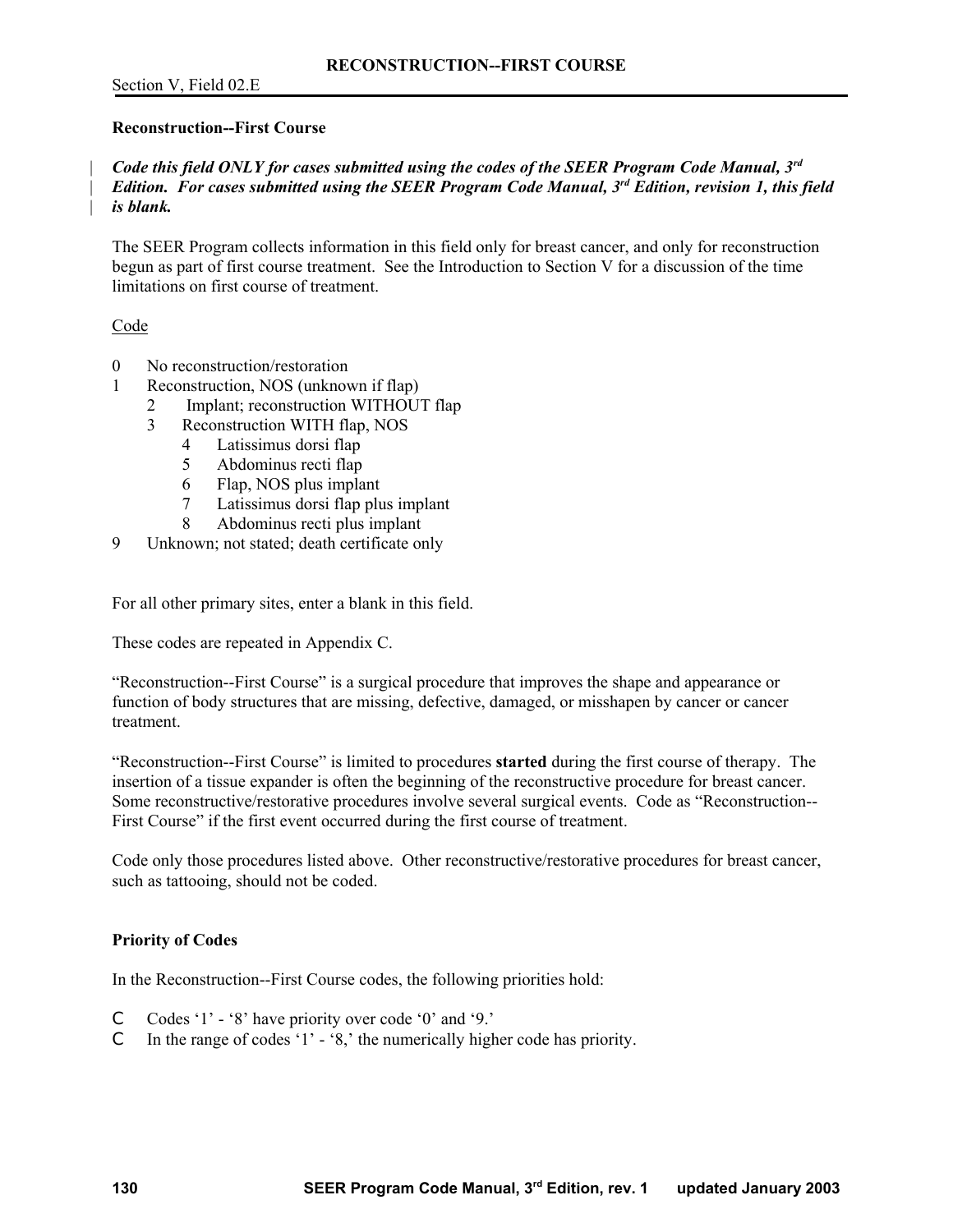### | **RX Summ--Radiation**

### Code

|

|

- 0 None
- 1 Beam radiation
- 2 Radioactive implants
- 3 Radioisotopes
- 4 Combination of 1 with 2 or 3
- 5 Radiation, NOS method or source not specified
- 7 Patient or patient's guardian refused radiation therapy
- 8 Radiation recommended, unknown if administered
- 9 Unknown
- | This field was previously named "Radiation."

### | *Coding Guidelines*

Record any type of radiation therapy in this field regardless of source, field being treated, or intent of treatment (curative or palliative). For cases diagnosed 1/1/1998 and after, include prophylactic radiation to the brain and/or central nervous system in this field.

Code '1' for beam radiation directed to cancer tissue regardless of source of radiation. Included is treatment via Xray, Cobalt, Linear accelerator, Neutron beam, Betatron, Spray radiation, Stereotactic radiosurgery such as gamma knife and proton beam.

Code '2' for all interstitial implants, molds, seeds, needles, or intracavitary applicators of radioactive material such as cesium, radium, radon, or radioactive gold.

Code '3' for internal use of radioactive isotopes, such as I-131 or P-32, when given orally, intracavitarily, or by intravenous injection.

For lung and leukemia cases diagnosed before 1998 only, code radiation to the brain and/or central nervous system in the Radiation to the Brain and/or Central Nervous System field. For lung and leukemia diagnosed in 1998 and after, code radiation to the brain and CNS as radiation in this field.

| Radiation treatment descriptions will typically be found in the radiation oncologist's summary letter for the first course of treatment.

In the event multiple radiation therapy modalities were employed in the treatment of the patient, record only the dominant modality.

| Note that in some circumstances the boost treatment may precede the regional treatment.

| For purposes of this data item, photons and x-rays are equivalent.

| **Note**: For SEER central registries, this field is a composite of two radiation data fields collected in American | College of Surgeons Commission on Cancer-approved hospital cancer registries. If data are submitted from | COC-approved hospitals in the fields "Regional Treatment Modality" or "Boost Treatment Modality," they | can be translated into the required SEER field RX Summ--Radiation according to the following tables.

|

|

|

| |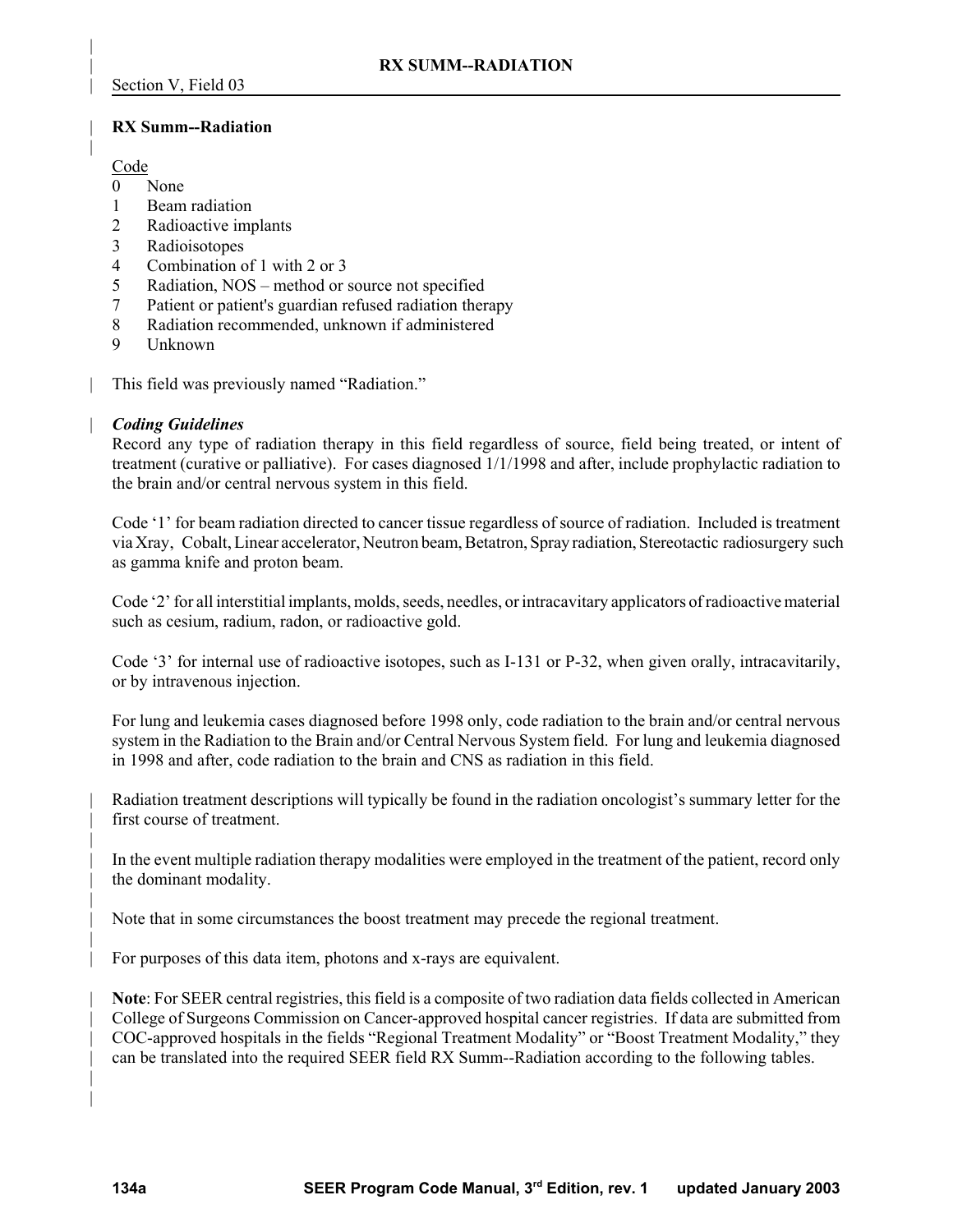|

|

|

|

|

|

|

|

|

| | | **Translation of Regional Treatment Modality and/or Boost Treatment Modality Field** (*refer to the* | *FORDS manual for definitions of these codes)* **to RX Summ--Radiation**

#### | *Code 00 translates to RX Summ--Radiation code 0, none.*

- | **Code Label**
- 00 No radiation treatment

#### | *Codes 20-43 translate to RX-Summ--Radiation code 1, beam radiation*

- | 20 External beam, NOS
- | 21 Orthovoltage
- | 22 Cobalt–60, Cesium–137
- $23$  Photons  $(2-5 MV)$
- | 24 Photons (6–10 MV)
- | 25 Photons (11–19 MV)
- | 26 Photons (>19 MV)
- | 27 Photons (mixed energies)
- | 28 Electrons
- | 29 Photons and electrons mixed
- | 30 Neutrons, with or without photons/electrons
- | 31 IMRT
- | 32 Conformal or 3–D therapy
- | 40 Protons
- | 41 Stereotactic radiosurgery, NOS
- | 42 Linac radiosurgery
- | 43 Gamma Knife

#### | *Codes 50-55 translate to RX Summ--Radiation code 2, radioactive implants*

- | 50 Brachytherapy, NOS
- | 51 Brachytherapy, Intracavitary, LDR
- | 52 Brachytherapy, Intracavitary, HDR
- | 53 Brachytherapy, Interstitial, LDR
- | 54 Brachytherapy, Interstitial, HDR
- | 55 Radium

#### | *Codes 60-62 translate to RX Summ--Radiation code 3, radioisotopes*

- | 60 Radioisotopes, NOS
- | 61 Strontium–89
- | 62 Strontium–90

### | *Codes 80, 85 translate to RX Summ-Radiation code 4, Combination of 1 with 2 or 3*

- | 80\* Combination modality, specified\*
- | 85\* Combination modality, NOS\*
- *Note:* For cases diagnosed prior to 01/01/2003, the codes reported in this data item describe any radiation administered to the | patient as part or all of the first course of therapy. Codes 80 and 85 describe specific converted descriptions of radiation | therapy coded according to Volume II, ROADS and DAM rules and **should not** be used to record regional radiation for cases diagnosed on or after 01/01/2003. --FORDS Manual, page 157.

#### | *Code 98 translates to RX Summ--Radiation code 5, radiation therapy, NOS, method or source unspecified* | 98 Other, NOS

#### | *Code 99 translates to RX Summ--Radiation code 9, unknown*

| 99 Unknown It is unknown whether radiation therapy was administered.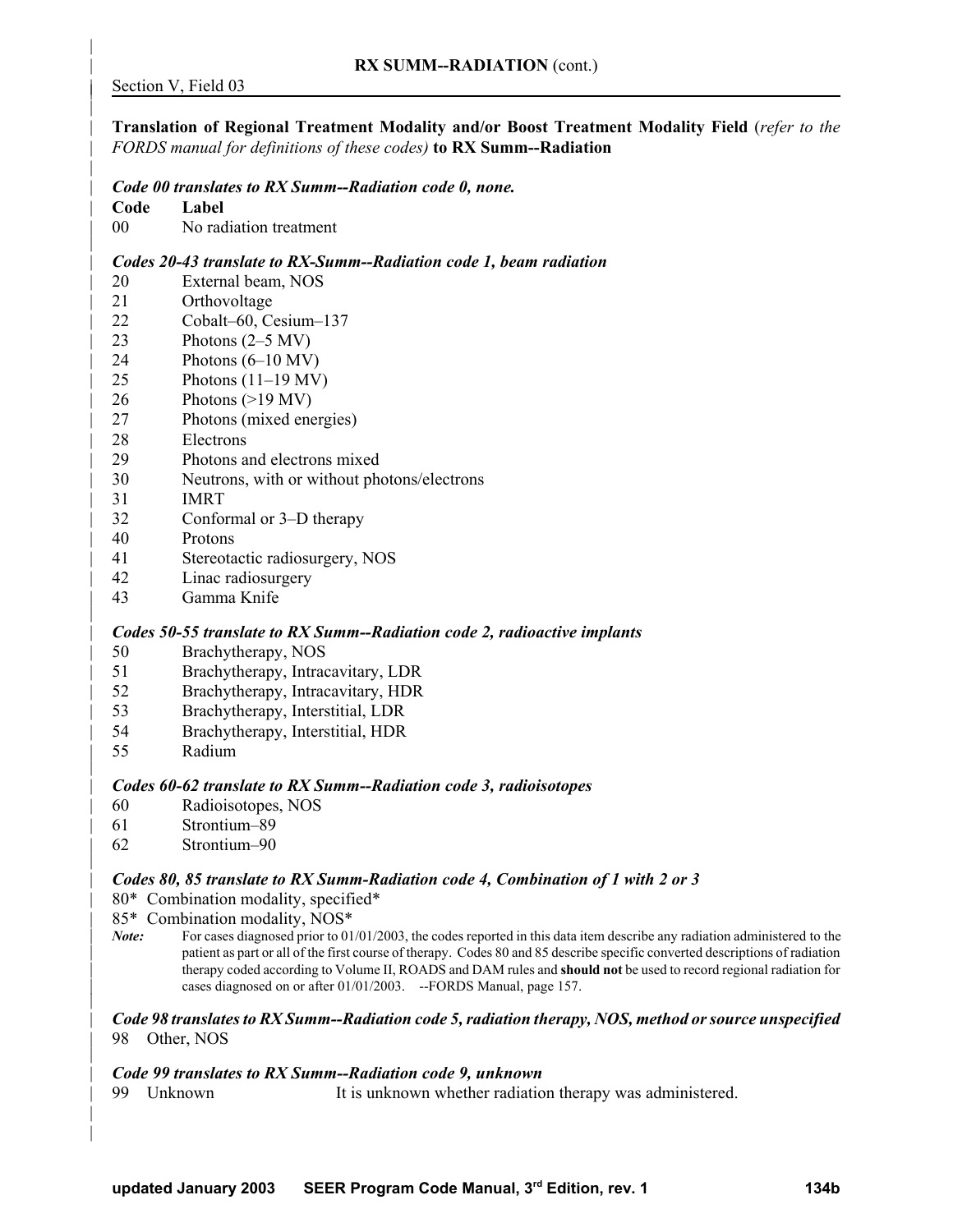|

|

|

| | |

## | **Conversion Table for FORDS Regional Radiation Therapy Fields to SEER RX SUMM--Radiation**

| For cases that are received from College approved hospitals, information for RX–Summ Radiation can be | derived from Rad – Boost RX Modality, Rad – Regional RX Modality and Reason No Radiation by the following table:

| I                        | Rad - Boost<br><b>RX Modality</b> | Rad - Regional RX<br><b>Modality</b> | <b>RX SUMM--</b><br>Radiation |
|--------------------------|-----------------------------------|--------------------------------------|-------------------------------|
| $\mid$                   | $00\,$                            | 00, 99                               | $0*$                          |
| $\overline{\phantom{a}}$ | 0 <sub>0</sub>                    | 20-43                                | $\mathbf{1}$                  |
| $\overline{\phantom{a}}$ | $00\,$                            | 50-55                                | $\overline{2}$                |
| $\overline{\phantom{a}}$ | 00                                | $60 - 62$                            | 3                             |
| $\overline{\phantom{a}}$ | 00                                | 80-85                                | $\overline{4}$                |
| I                        | 00                                | 98                                   | 5                             |
| $\overline{\phantom{a}}$ | $20 - 43$                         | 00, 20-43, 98, 99                    | 1                             |
| $\overline{\phantom{a}}$ | 20-43                             | 50-55, 60-62, 80-85                  | $\overline{4}$                |
| I                        | 50-55                             | 00, 50-55, 98, 99                    | $\overline{2}$                |
| $\overline{\phantom{a}}$ | 50-55                             | 20-43, 80-85                         | $\overline{4}$                |
| $\overline{\phantom{a}}$ | 50-55                             | $60 - 62$                            | 3                             |
| I                        | $60 - 62$                         | 00, 50-55, 60-62, 98, 99             | 3                             |
| $\overline{\phantom{a}}$ | $60 - 62$                         | 20-43, 80-85                         | $\overline{4}$                |
| $\overline{\phantom{a}}$ | 80-85                             | 00-99                                | $\overline{4}$                |
| $\mid$                   | 98                                | 00, 98, 99                           | 5                             |
| $\overline{\phantom{a}}$ | 98, 99                            | 20-43                                | $\mathbf{1}$                  |
| $\overline{\phantom{a}}$ | 98, 99                            | 50-55                                | $\overline{2}$                |
| $\overline{\phantom{a}}$ | 98, 99                            | 60-62                                | 3                             |
| $\mathsf{l}$             | 98, 99                            | 80-85                                | $\overline{4}$                |
| $\overline{\phantom{a}}$ | 99                                | 00                                   | $0*$                          |
| $\overline{\phantom{a}}$ | 99                                | 99                                   | 9                             |

| \* Note: For asterisked items review Reason No Radiation. If Reason No Radiation is 7, RX Summ-- Radiation code 0 becomes 7; if Reason No Radiation is 8, RX Summ--Radiation code 0 becomes 8.

|

|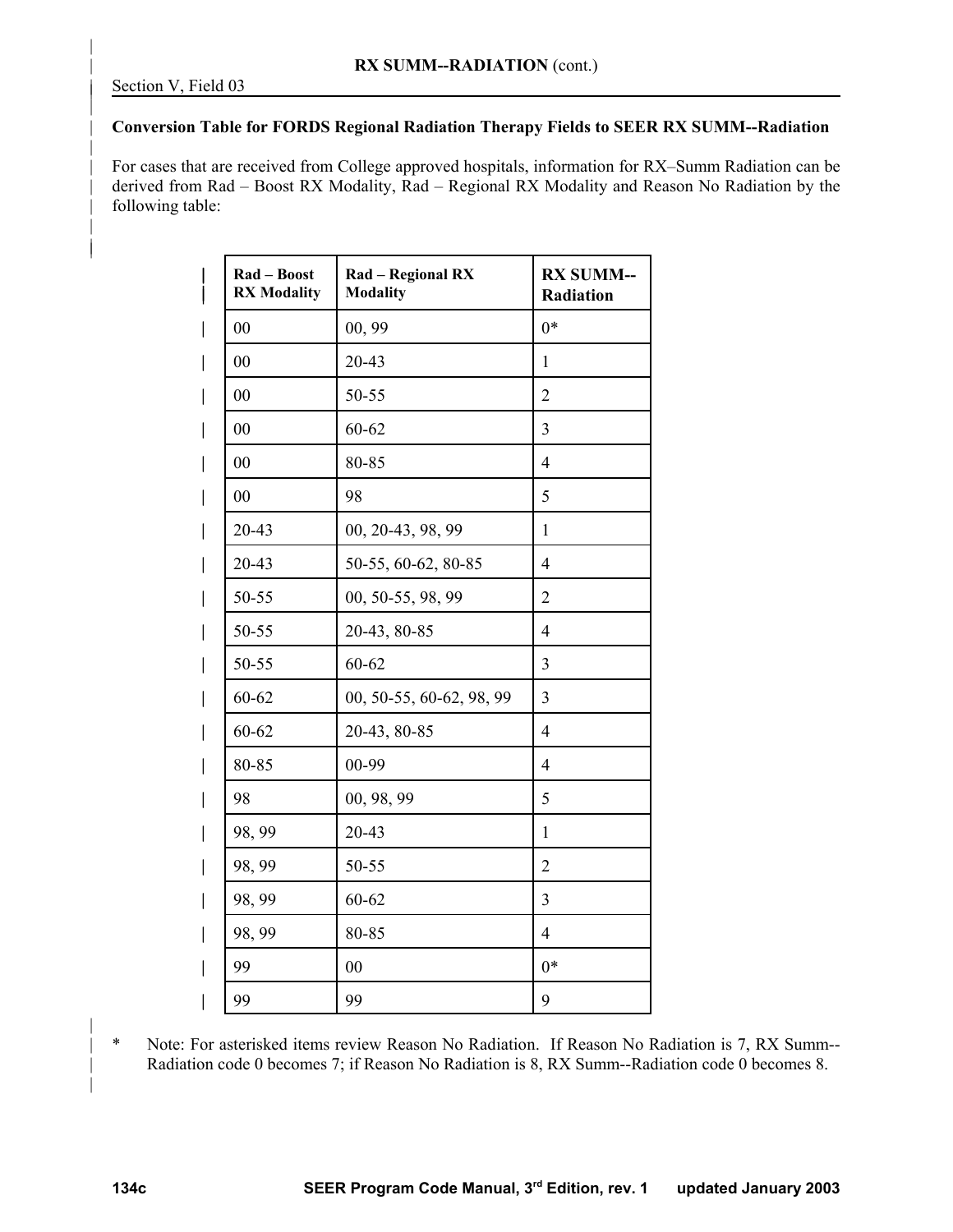### **Chemotherapy**

|

|

|

| **Note:** Effective with cases diagnosed January 1, 2003 and after, this field expanded from one digit to two digits. Cases coded using *SEER Program Code Manual 3<sup>rd</sup> Edition* must be converted to the two-digit scheme (see next page).

Codes prior to 01/01/2003

- 0 None
- 1 Chemotherapy, NOS
- 2 Chemotherapy, single agent
- 3 Chemotherapy, multiple agents (combination regimen)
- 7 Patient or patient's guardian refused chemotherapy
- 8 Chemotherapy recommended, unknown if administered
- 9 Unknown

Code any chemical which is administered to treat cancer tissue and which is not considered to achieve its effect through change of the hormone balance. Only the agent, not the method of administration, is to be considered in coding.

Two or more single agents given at separate times during the first course of cancer-directed therapy are considered a combination regimen.

Codes '1' - '3' have priority over codes '0,' '7' - '9.'

In the range '1' - '3,' the higher code has priority. Combination chemotherapy containing prednisone (a hormone) should be coded in this field by the number of chemotherapy agents in the combination. For example, if the patient received alkeran and prednisone, the chemotherapy field would be coded to '2' and the hormone therapy field would be coded to '1.' If the regimen contained oncovin, cyclophosphamide and prednisone, the chemotherapy field would be coded to '3' and the hormone field would be coded to '1.'

Code '8' means that a physician recommended chemotherapy but there is no indication in the record that the patient started the treatment.

Code '9' means that there is no indication in the record that chemotherapy was recommended or started.

Refer to *Self-Instructional Manual for Tumor Registrars: Book 8 - Antineoplastic Drugs* if in doubt as to which agents to include.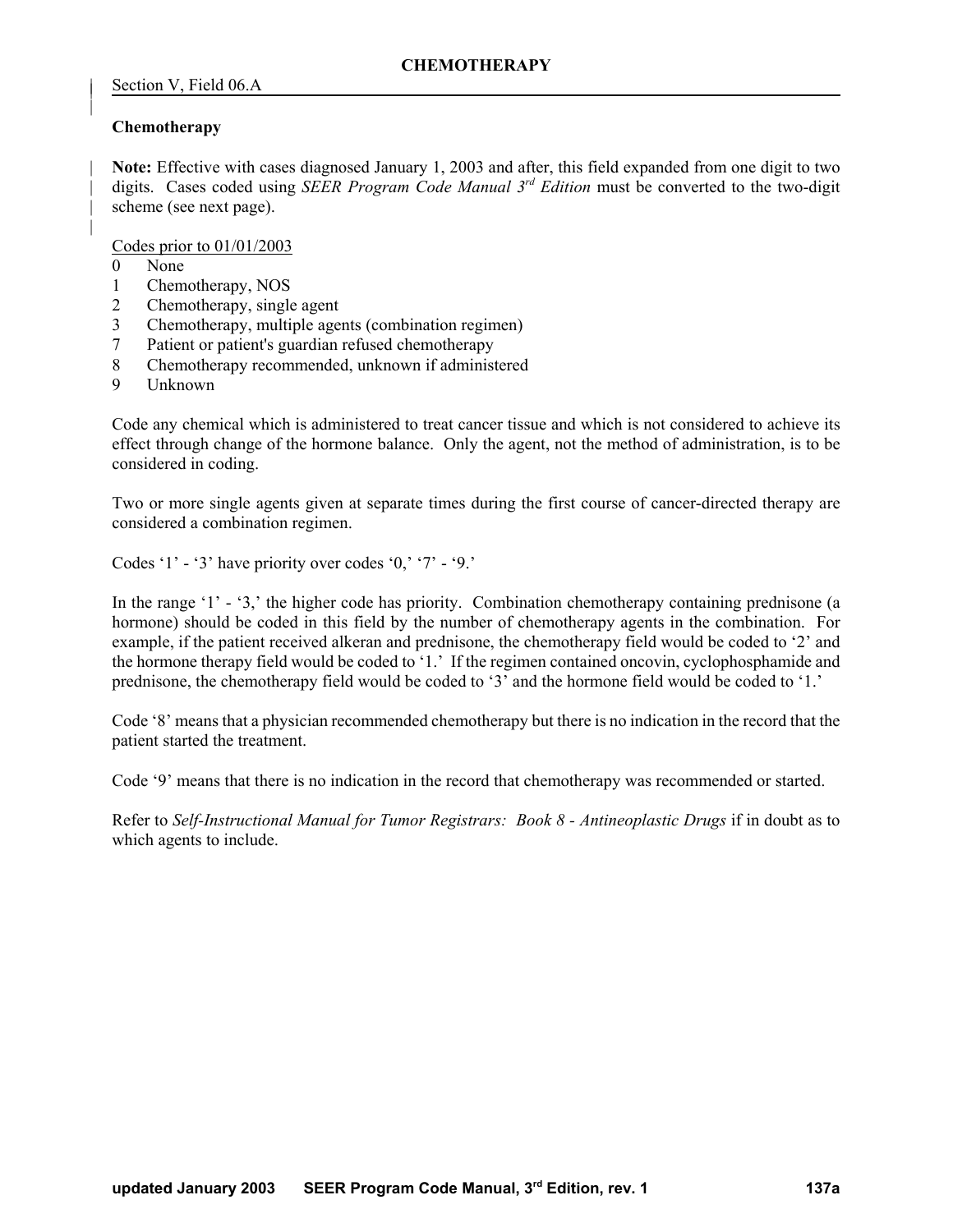# Section V, Field 06.B

# | **Chemotherapy**

|

|

|

|

|

|

| |

|

|

|

|

|

| | Records the type of chemotherapy administered as first course treatment at all facilities. If chemotherapy was not administered, then this item records the reason it was not administered to the patient. Chemotherapy | consists of a group of anticancer drugs that inhibit the reproduction of cancer cells by interfering with DNA synthesis and mitosis.

| Codes after 01/01/2003

*Effective for SEER revision 1 of 3rd* | *ed codes*

- | 00 None; chemotherapy was not part of the planned first course of therapy
- | 01 Chemotherapy administered as first course therapy, but the type and number of agents is not documented in patient record.
- 02 Single-agent chemotherapy administered as first course therapy.
- 03 Multi-agent chemotherapy administered as first course therapy.
- 82 Chemotherapy was not recommended/administered because it was contraindicated due to patient risk factors (i.e., comorbid conditions, advanced age).
- | 85 Chemotherapy was not administered because the patient died prior to planned or recommended therapy.
- | 86 Chemotherapy was not administered. It was recommended by the patient's physician, but was not | administered as part of the first course of therapy. No reason was stated in patient record.
- | 87 Chemotherapy was not administered. It was recommended by the patient's physician, but this | treatment was refused by the patient, a patient's family member, or the patient's guardian. The | refusal was noted in patient record.
- | 88 Chemotherapy was recommended, but it is unknown if it was administered.
- | 99 It is unknown whether a chemotherapeutic agent(s) was recommended or administered because it is not stated in patient record. Death certificate only.

| **Note**: Codes 82, 85, and 86 are invalid for cases diagnosed prior to 01/01/2003.

# | *Coding Guidelines*

Code 00 if chemotherapy was not administered to the patient, and it is known that it is not usually administered for this type and stage of cancer.

| Code 00 if the treatment plan offered multiple options, and the patient selected treatment that did not include chemotherapy.

If it is known that chemotherapy is usually administered for this type and stage of cancer, but was not | administered to the patient, use code 82, 85, 86, or 87 to record the reason why it was not administered.

| Code 87 if the patient refused recommended chemotherapy, made a blanket refusal of all recommended treatment, or refused all treatment before any was recommended.

| Code 99 if it is not known whether chemotherapy is usually administered for this type and stage of cancer and there is no mention in the patient record whether it was recommended or administered.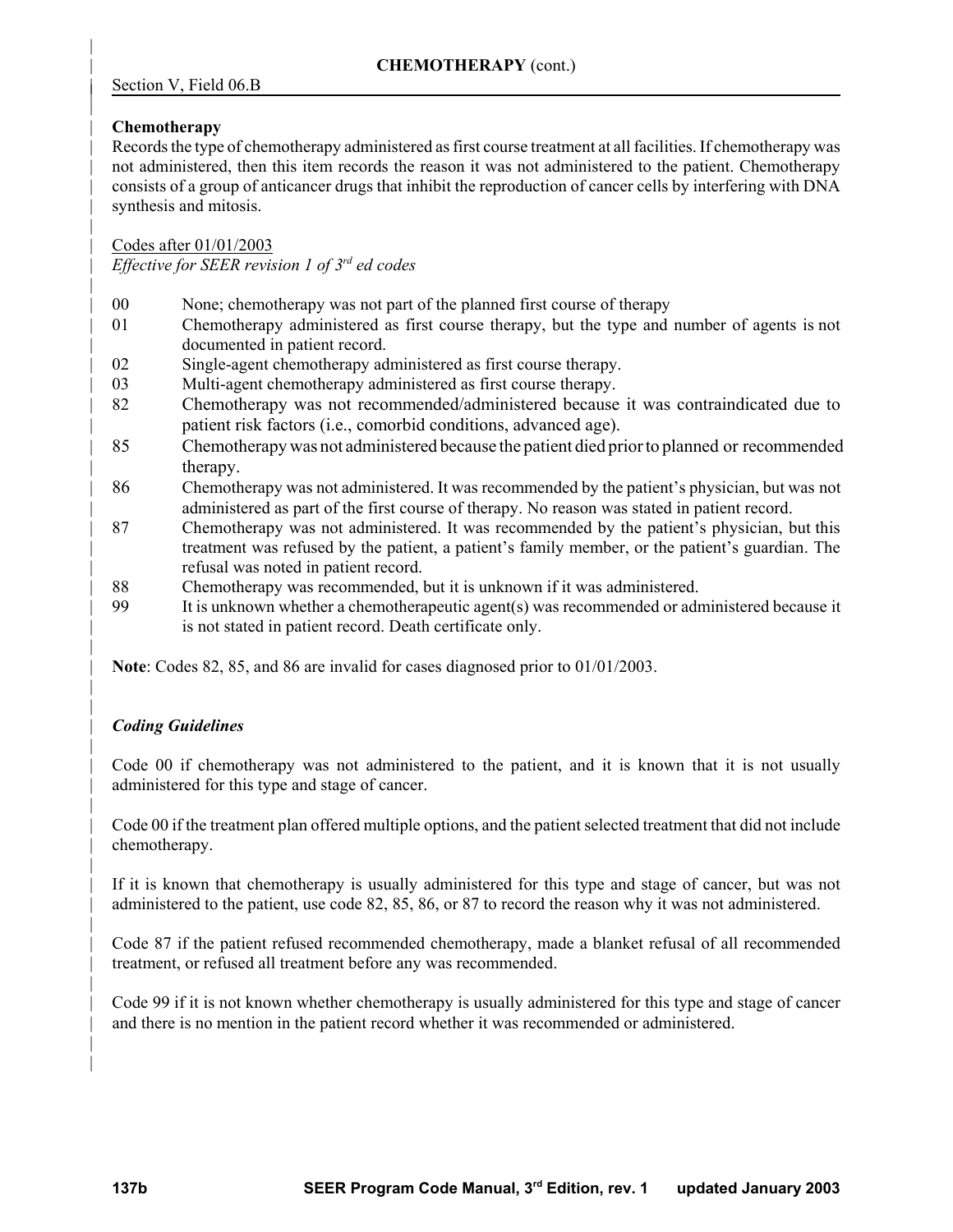### | **CHEMOTHERAPY** (cont.)

### Section V, Field 06.B

|

|

|

|

|

| |

| |

| |

 $\overline{1}$ |

If the managing physician changes one of the agents in a combination regimen, and the replacement agent belongs to a different group (chemotherapeutic agents are grouped as alkylating agents, antimetabolites, natural products, or other miscellaneous) than the original agent, the new regimen represents the start of | subsequent therapy, and *only the original agent or regimen is recorded as first course therapy*.

| Refer to the *Self-Instructional Manual for Tumor Registrars: Book 8—Antineoplastic Drugs*, Third Edition, for a list of chemotherapeutic agents.

#### | **Examples:**

| Code                                                                                                                                                                                                                                | <b>Reason</b>                                                                                                                                                                                                                                                           |
|-------------------------------------------------------------------------------------------------------------------------------------------------------------------------------------------------------------------------------------|-------------------------------------------------------------------------------------------------------------------------------------------------------------------------------------------------------------------------------------------------------------------------|
| 01                                                                                                                                                                                                                                  | A patient with primary liver cancer is known to have received chemotherapy, however, the name(s) of<br>agent(s) administered is not stated in patient record.                                                                                                           |
| 02<br>A patient with Stage III colon cancer is treated with a combination of fluorouracil and levamisole.<br>Code the administration of fluorouracil as single agent chemotherapy, and levamisole as an<br>immunotherapeutic agent. |                                                                                                                                                                                                                                                                         |
| 02                                                                                                                                                                                                                                  | A patient with non-Hodgkin's lymphoma is treated with fludarabine.                                                                                                                                                                                                      |
| 03                                                                                                                                                                                                                                  | A patient with early stage breast cancer receives chemotherapy. The patient chart indicates that a<br>regimen containing doxorubicin is to be administered.                                                                                                             |
| 86                                                                                                                                                                                                                                  | Following surgical resection of an ovarian mass the following physician recommends chemotherapy.<br>The patient record states that chemotherapy was not subsequently administered to the patient, but the<br>reason why chemotherapy was not administered is not given. |

### | *Chemotherapy Field Conversion Table*

| <b>SEER Code</b><br><b>Manual</b><br>3 <sup>rd</sup> Edition<br>Chemotherapy | <b>SEER Code</b><br><b>Manual</b><br>3rd ed revision 1<br>Chemotherapy |
|------------------------------------------------------------------------------|------------------------------------------------------------------------|
| 0                                                                            | 00                                                                     |
|                                                                              | 01                                                                     |
| 2                                                                            | 02                                                                     |
| 3                                                                            | 03                                                                     |
|                                                                              | 87                                                                     |
| 8                                                                            | 88                                                                     |
| Q                                                                            | 99                                                                     |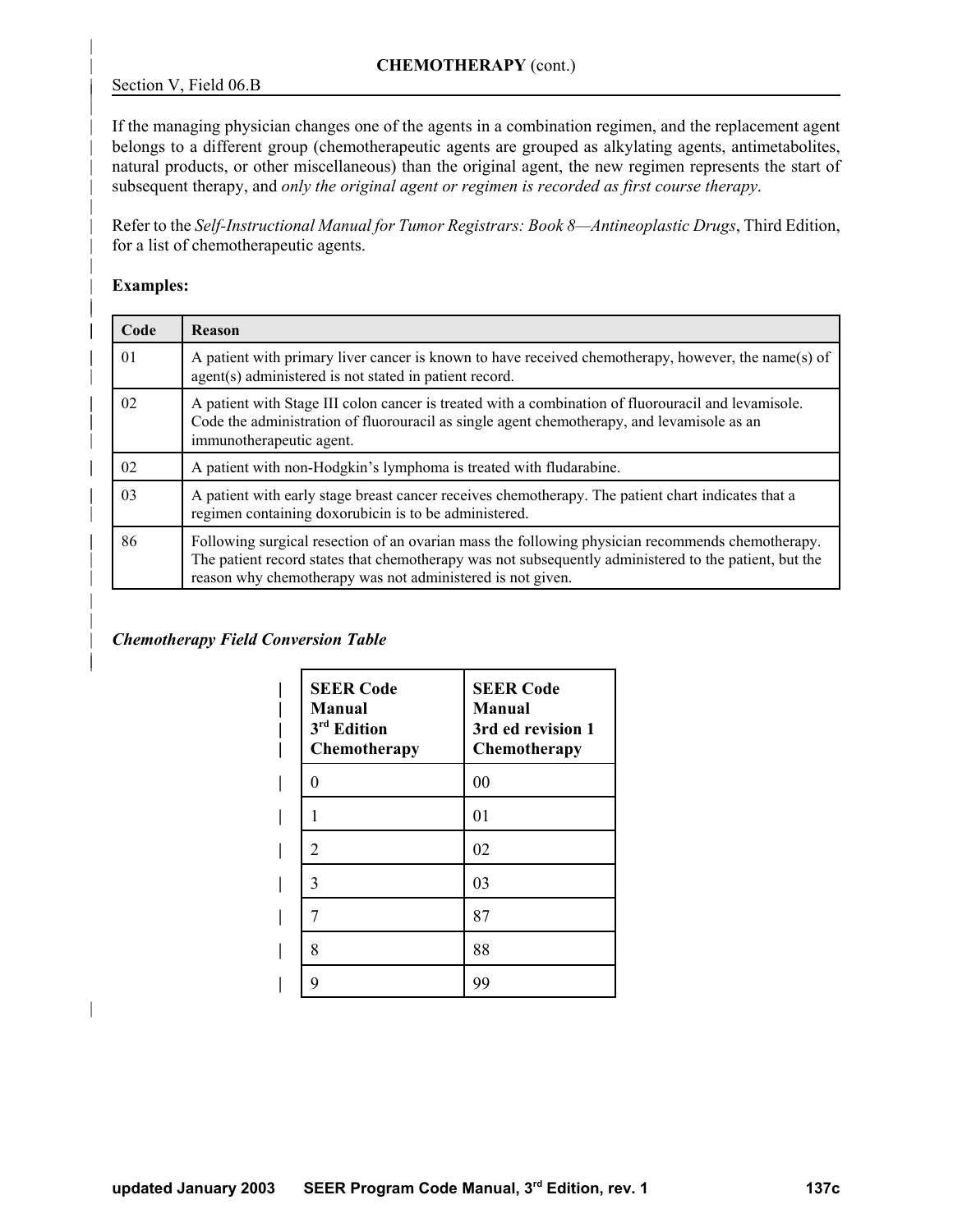### **Hormone Therapy**

| **Note:** Effective with cases diagnosed January 1, 2003 and after, this field expanded from one digit to two digits. Cases coded using *SEER Program Code Manual 3<sup>rd</sup> Edition* must be converted to the two-digit scheme (see Hormone Therapy Conversion Table).

| Codes prior to 01/01/2003

0 None

|

- 1 Hormones (including NOS and antihormones)
- 2 Endocrine surgery and/or endocrine radiation (if cancer is of another site)
- 3 Combination of 1 and 2
- 7 Patient or patient's guardian refused hormonal therapy
- 8 Hormonal therapy recommended, unknown if administered
- 9 Unknown

This field was formerly called Endocrine (Hormone/Steroid) Therapy.

Code any therapy which is administered to treat cancer tissue and which is considered to achieve its effect on cancer tissue through change of the hormone balance. Included are the administration of hormones, agents acting via hormonal mechanisms, antihormones, or steroids, surgery for hormonal effect on cancer tissue, and radiation for hormonal effect on cancer tissue.

Hormones, agents acting via hormonal mechanisms, and antihormones (cancer-directed only) are to be coded for all sites (primary and metastatic).

Refer to *Self-Instructional Manual for Tumor Registrars: Book 8 - Antineoplastic Drugs* if in doubt as to which drugs to include. *For example:* leuprolide and flutamide are both agents acting via hormonal mechanisms and should be coded as hormones.

Adrenocorticotrophic hormones (cancer-directed only) are coded for leukemias, lymphomas, multiple myelomas, breast, prostate. Exception: Prednisone given in combination with chemotherapy, e.g., MOPP or COPP, is coded as hormone therapy for any site unless it is specified that prednisone was given for other reasons.

| For cases diagnosed prior to 01/01/2003, endocrine surgery or radiation is to be coded in this field for breast and prostate only. For cases diagnosed on or after 01/01/2003, endocrine surgery or radiation is to be coded in the field "Hematologic Transplant/Endocrine Procedures" (see page 139d).

| Breast:        | Prostate:      |
|----------------|----------------|
| oophorectomy   | orchiectomy    |
| adrenalectomy  | adrenalectomy  |
| hypophysectomy | hypophysectomy |

Both glands or the remaining gland of paired glands must be removed or irradiated for the procedure to be considered endocrine surgery or radiation.

Code '8' means that a physician recommended hormone therapy but there is no indication in the record that the patient started the treatment.

Code '9' means that there is no indication in the record that hormone therapy was recommended or started.

|

|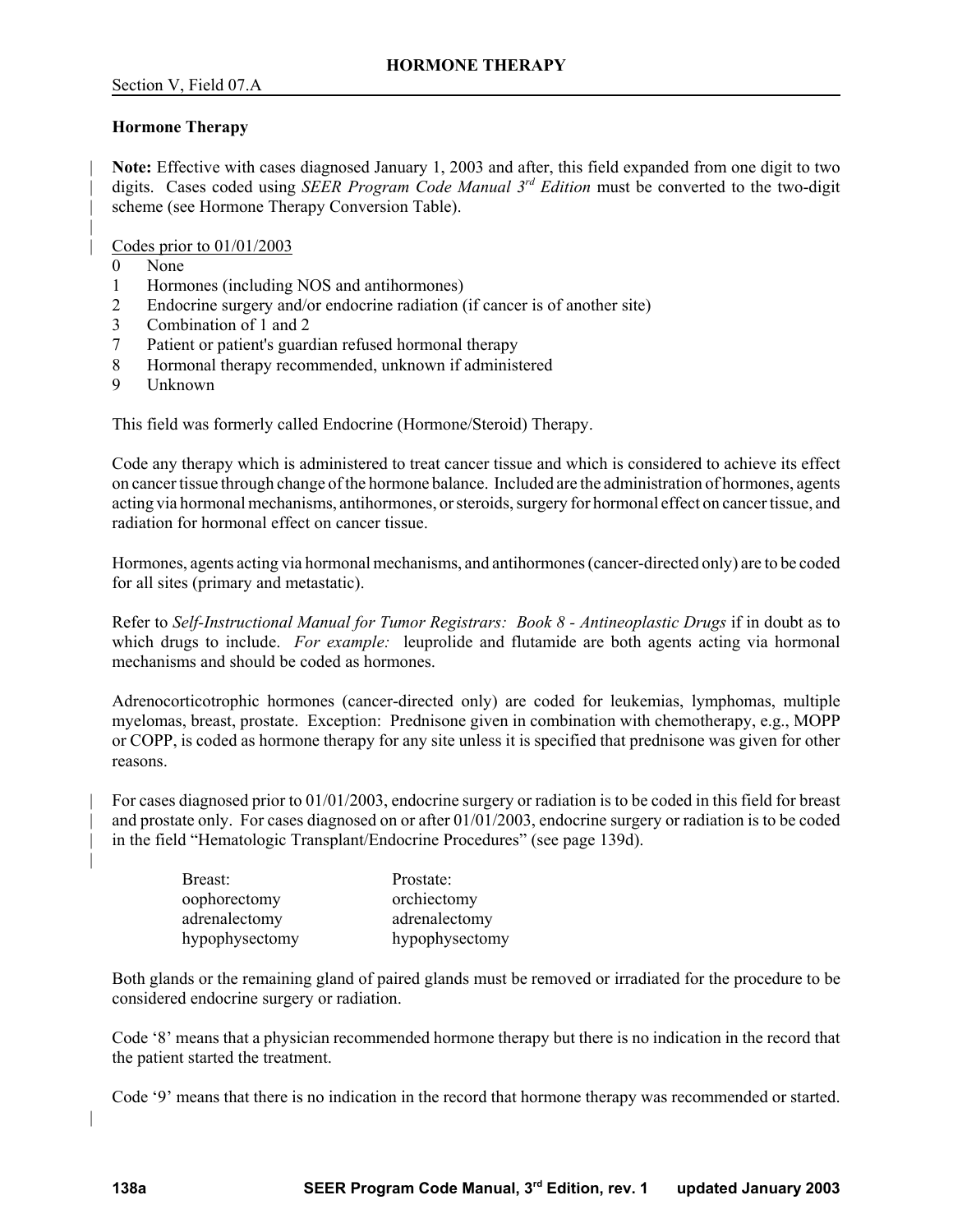|

|

|

|

|

|

|

|

|

|

|

|

|

|

|

|

# | **Hormone Therapy**

*Effective for SEER revision 1 of 3<sup>rd</sup> ed codes. Endocrine surgery and radiation codes are moved to* | *Hematologic Transplant and Endocrine Procedures field.* 

| Codes after 01/01/2003

- | 00 None, hormone therapy was not part of the planned first course of therapy.
- 01 Hormone therapy administered as first course therapy.
- 82 Hormone therapy was not recommended/administered because it was contraindicated due to patient risk factors (i.e., comorbid conditions, advanced age).
- | 85 Hormone therapy was not administered because the patient died prior to planned or recommended therapy.
- | 86 Hormone therapy was not administered. It was recommended by the patient's physician, but was not administered as part of the first course of therapy. No reason was stated in patient record.
- 87 Hormone therapy was not administered. It was recommended by the patient's physician, but this | treatment was refused by the patient, a patient's family member, or the patient's guardian. The | refusal was noted in patient record.
- | 88 Hormone therapy was recommended, but it is unknown if it was administered.
- | 99 It is unknown whether a hormonal agent(s) was recommended or administered because it is not stated in patient record. Death certificate only.

| **Note**: Codes 82, 85, and 86 are invalid for cases diagnosed prior to 01/01/2003.

# | *Coding Guidelines*

| Code any therapy which is administered to treat cancer tissue and which is considered to achieve its effect | on cancer tissue through change of the hormone balance. Included are the administration of hormones, agents acting via hormonal mechanisms, antihormones, or steroids.

| Hormones, agents acting via hormonal mechanisms, and antihormones (cancer-directed only) are to be coded for all sites (primary and metastatic).

| Refer to the *Self-Instructional Manual for Tumor Registrars: Book 8—Antineoplastic Drugs*, Third Edition, for a list of hormonal agents.

Record prednisone as hormonal therapy when administered in combination with chemotherapy, such as | MOPP (mechlorethamine, vincristine, procarbazine, prednisone) or COPP (cyclophosphamide, vincristine, | procarbazine, prednisone).

| Do not code prednisone as hormone therapy when it is administered for reasons other than chemotherapeutic treatment.

| Tumor involvement or treatment may destroy hormone-producing tissue. Hormone replacement therapy will be given if the hormone is necessary to maintain normal metabolism and body function. Do not code hormone replacement therapy as part of first course therapy.

Code 00 if hormone therapy was not administered to the patient, and/or it is known that it is not usually administered for this type and stage of cancer.

| Code 00 if the treatment plan offered multiple options, and the patient selected treatment that did not include hormone therapy.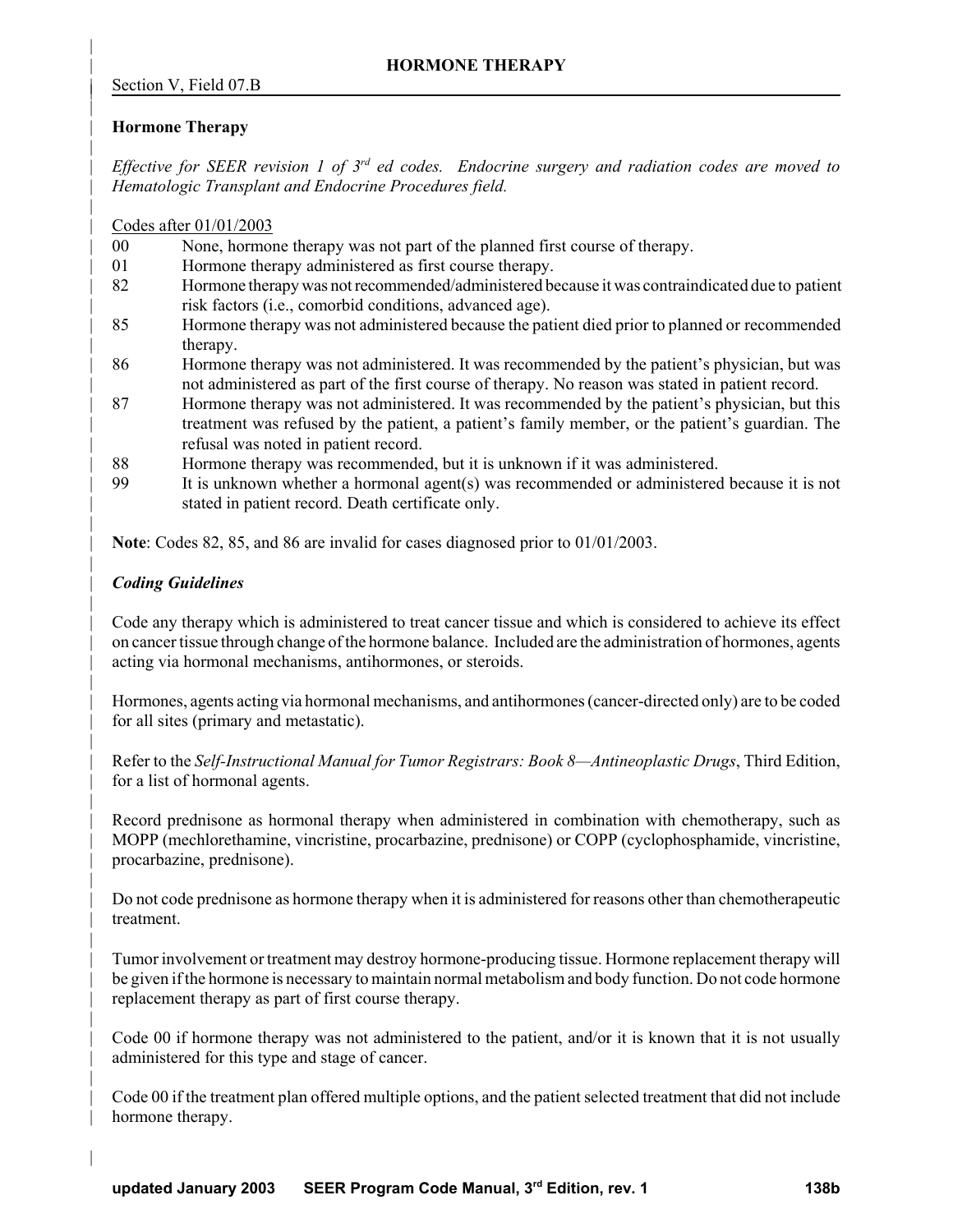|

|

|

|

|

| |

|

| Code 01 for thyroid replacement therapy which inhibits TSH (thyroid-stimulating hormone). TSH is a product of the pituitary gland that can stimulate tumor growth.

If it is known that hormone therapy is usually administered for this type and stage of cancer, but was not administered to the patient, use code 82, 85, 86, or 87 to record the reason why it was not administered.

| Code 87 if the patient refused recommended hormone therapy, made a blanket refusal of all recommended treatment, or refused all treatment before any was recommended.

Code 99 if it is not known whether hormone therapy is usually administered for this type and stage of cancer, and there is no mention in the patient record whether it was recommended or administered.

### Examples:

| Code           | Reason                                                                                                                                                                                                                                                                                                         |  |
|----------------|----------------------------------------------------------------------------------------------------------------------------------------------------------------------------------------------------------------------------------------------------------------------------------------------------------------|--|
| 0 <sub>0</sub> | A patient has advanced lung cancer with multiple metastases to the brain. The physician orders<br>Decadron to reduce the edema in the brain and relieve the neurological symptoms. Decadron is not<br>coded as hormonal therapy.                                                                               |  |
| 0 <sub>0</sub> | A patient with breast cancer may be treated with aminoglute thimide (Cytadren, Elipten), which<br>suppresses the production of glucocorticoids and mineralocorticoids. This patient must take<br>glucocorticoid (hydrocortisone) and may also need a mineralocorticoid (Florinef) as a replacement<br>therapy. |  |
| 0 <sub>0</sub> | A patient with advanced disease is given prednisone to stimulate the appetite and improve nutritional<br>status. Prednisone is not coded as hormone therapy.                                                                                                                                                   |  |
| 01             | A patient with metastatic prostate cancer is administered flutamide (an antiestrogen).                                                                                                                                                                                                                         |  |
| 87             | A patient with metastatic prostate cancer declines the administration of Megace (a progestational<br>agent) and the refusal is noted in the patient record.                                                                                                                                                    |  |

### | *Hormone Therapy Conversion Table*

| <b>SEER Code Manual</b><br>3 <sup>rd</sup> Edition<br><b>Hormone</b> therapy | <b>SEER Code Manual</b><br>3rd ed revision 1<br><b>Hormone</b> therapy |
|------------------------------------------------------------------------------|------------------------------------------------------------------------|
| 0                                                                            | 0 <sub>0</sub>                                                         |
|                                                                              | 01                                                                     |
| 2                                                                            | 0 <sub>0</sub>                                                         |
| 3                                                                            | 01                                                                     |
|                                                                              | 87                                                                     |
| 8                                                                            | 88                                                                     |
| q                                                                            | 99                                                                     |

*SEER 3<sup>rd</sup>* edition revision 1: information on endocrine surgery and/or endocrine | *radiation is no longer be collected in this field. See Hematologic Transplant and* | *Endocrine Procedures.*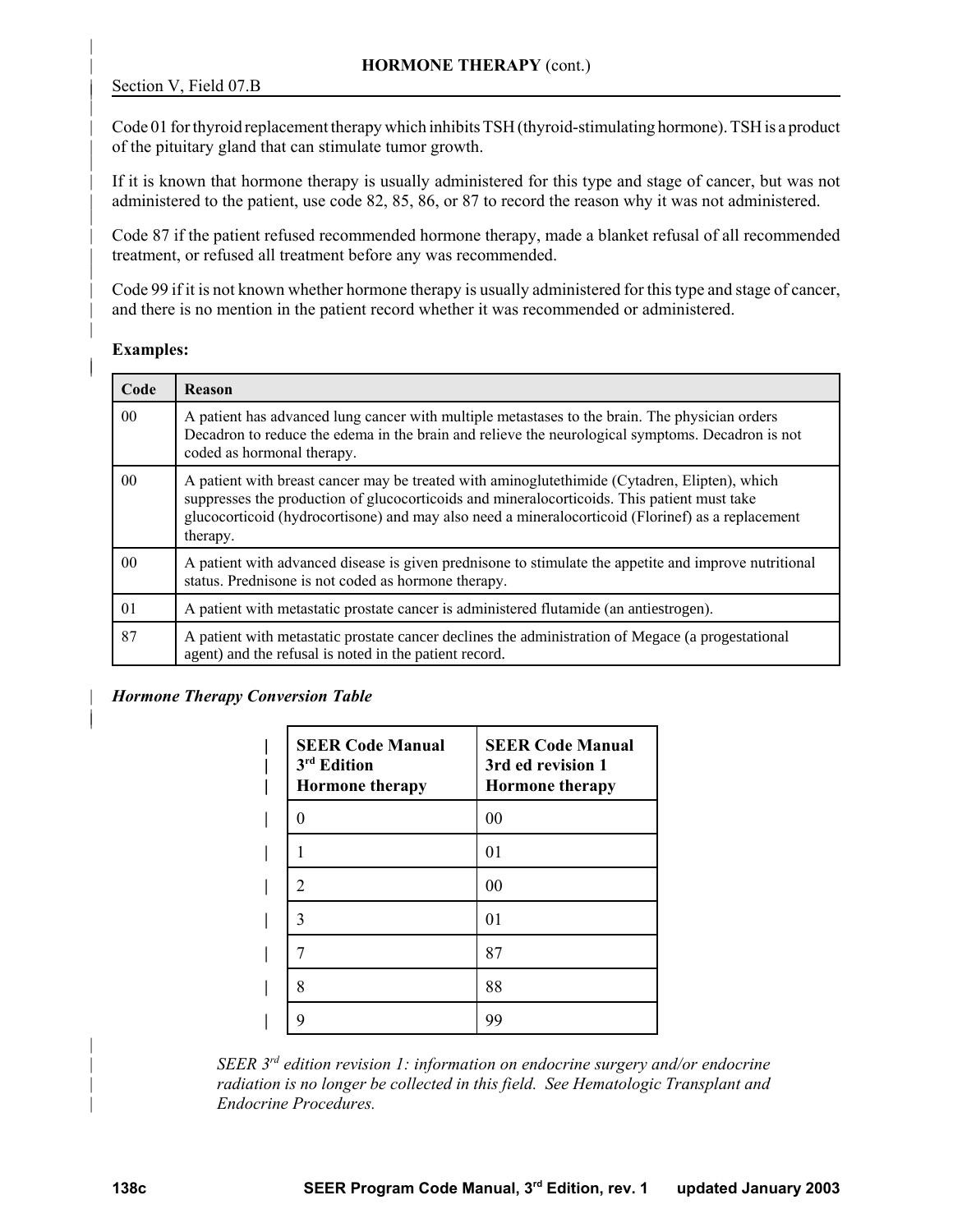### **Immunotherapy**

| **Note:** Effective with cases diagnosed January 1, 2003 and after, this field expanded from one digit to two digits. Cases coded using *SEER Program Code Manual 3<sup>rd</sup> Edition* must be converted to the two-digit scheme (see next page).

| Codes prior to 01/01/2003

0 None

|

|

- 1 Biological response modifier
- 2 Bone marrow transplant autologous
- 3 Bone marrow transplant allogenic
- 4 Bone marrow transplant, NOS
- 5 Stem cell transplant
- 6 Combination of 1 plus 2, 3, 4 or 5
- 7 Patient or patient's guardian refused biological response modifier
- 8 Biological response modifier recommended, unknown if administered
- 9 Unknown

This field was formerly called "Biological Response Modifiers."

`Biological response modifier' is a generic term which covers all chemical or biological agents that alter the immune system or change the host response (defense mechanism) to the cancer. Examples of biological response modifiers (immunotherapy) are:

| Allogeneic cells | Interleukin      | Pyran copolymer |
|------------------|------------------|-----------------|
| BCG              | LAK cells        | Thymosin        |
| C-Parvum         | Levamisole       | Vaccine therapy |
| Interferon       | MVE <sub>2</sub> | Virus Therapy   |

Codes '2' though '6' are effective with cases diagnosed 1/1/96 and after. Code '5' includes both autologous and allogenic transplants.

Code '8' means that a physician recommended immunotherapy but there is no indication in the record that the patient started the treatment.

Code '9' means that there is no indication in the record that immunotherapy was recommended or started.

Refer to *Self-Instructional Manual for Tumor Registrars: Book 8 - Antineoplastic Drugs* if in doubt as to which drugs to include.

| For cases diagnosed prior to 01/01/2003, transplant procedures and combinations of immunotherapy with | transplant procedures are to be coded in this field. For cases diagnosed on or after 01/01/2003, transplant procedures (codes 2 through 5) are to be coded in the field "Hematologic Transplant/Endocrine Procedures"  $($ see page 139d $).$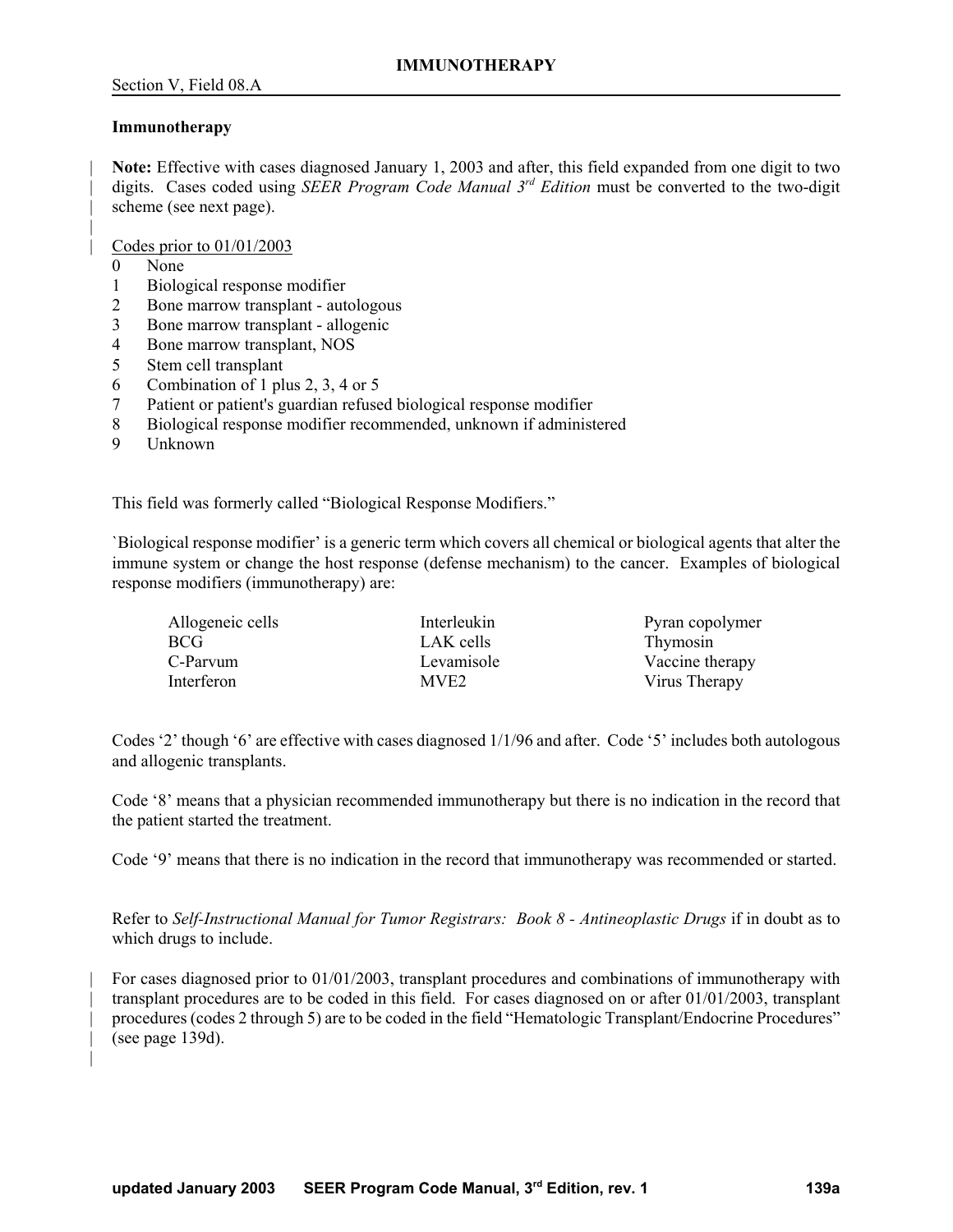# | **Immunotherapy**

|

|

|

|

|

|

| |

|

|

|

|

|

|

|

| | *Effective for SEER revision 1 of 3<sup>rd</sup> ed codes. Bone marrow transplant and stem cell procedures have been* | *moved to Hematologic Transplant and Endocrine Procedures field.* 

| Codes after 01/01/2003

|                | None, immunotherapy was not part of the planned first course of therapy. |
|----------------|--------------------------------------------------------------------------|
| 0 <sup>0</sup> |                                                                          |
|                |                                                                          |
|                |                                                                          |

- 01 Immunotherapy administered as first course therapy.
- | 82 Immunotherapy was not recommended/administered because it was contraindicated due to patient risk factors (i.e., comorbid conditions, advanced age).
- | 85 Immunotherapy was not administered because the patient died prior to planned or recommended therapy.
- | 86 Immunotherapy was not administered. It was recommended by the patient's physician, but was not administered as part of the first course of therapy. No reason was stated in patient record.
- | 87 Immunotherapy was not administered. It was recommended by the patient's physician, but this | treatment was refused by the patient, a patient's family member, or the patient's guardian. The | refusal was noted in patient record.
- | 88 Immunotherapy was recommended, but it is unknown if it was administered.
- | 99 It is unknown whether an immunotherapeutic agent(s) was recommended or administered because it is not stated in patient record. Death certificate only.

| **Note**: Codes 82, 85, and 86 are invalid for cases diagnosed prior to 01/01/2003.

## | *Coding Guidelines*

Code 00 if immunotherapy was not administered to the patient, and/or it is known that it is not usually administered for this type and stage of cancer.

| Code 00 if the treatment plan offered multiple options, and the patient selected treatment that did not include immunotherapy.

If it is known that immunotherapy is usually administered for this type and stage of cancer, but was not | administered to the patient, use code 82, 85, 86, or 87 to record the reason why it was not administered.

| Code 87 if the patient refused recommended immunotherapy, made a blanket refusal of all recommended treatment, or refused all treatment before any was recommended.

| Code 99 if it is not known whether immunotherapy is usually administered for this type and stage of cancer, and there is no indication whether it was recommended or administered.

| Refer to the *Self-Instructional Manual for Tumor Registrars: Book 8—Antineoplastic Drugs*, Third Edition, for a list of immunotherapeutic agents.

### | **Examples:**

| Code<br><b>Reason</b>                                               |    |                                                                                       |
|---------------------------------------------------------------------|----|---------------------------------------------------------------------------------------|
| A patient with malignant melanoma is treated with interferon.<br>01 |    |                                                                                       |
|                                                                     | 85 | Before recommended immunotherapy could be administered, the patient died from cancer. |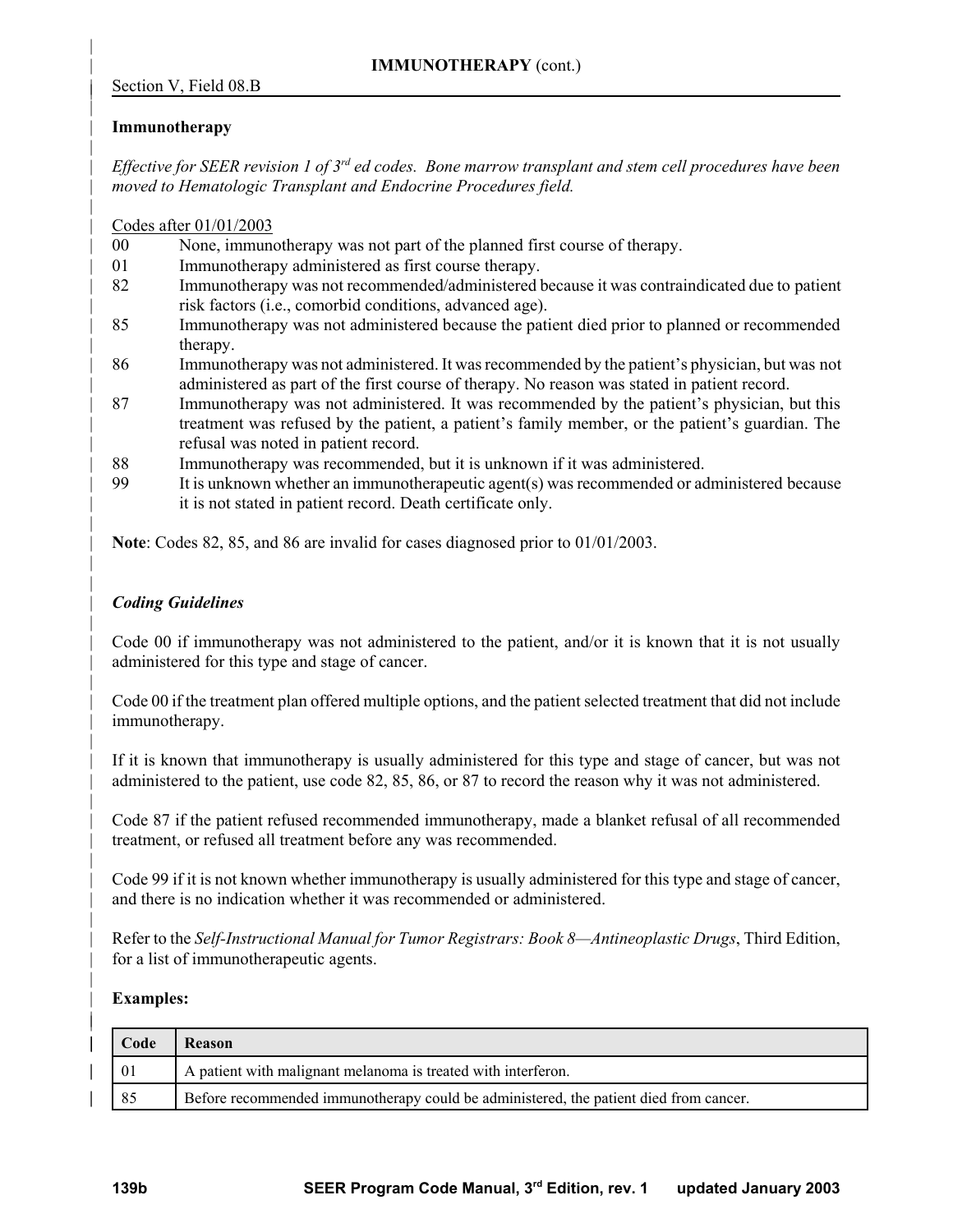|

|

|

| |

|

|

|

|

|

#### | *Immunotherapy Conversion Table*

| <b>SEER Code Manual</b><br>3 <sup>rd</sup> Edition<br>Immunotherapy | <b>SEER Code Manual</b><br>3rd ed revision 1<br>Immunotherapy |
|---------------------------------------------------------------------|---------------------------------------------------------------|
| 0                                                                   | 00                                                            |
| 1                                                                   | 01                                                            |
| 2 <sup>1</sup>                                                      | 00                                                            |
| 3 <sup>2</sup>                                                      | 00                                                            |
| $4^3$                                                               | 00                                                            |
| 5 <sup>4</sup>                                                      | 00                                                            |
| 6 <sup>5</sup>                                                      | 01                                                            |
| 7                                                                   | 87                                                            |
| 8                                                                   | 88                                                            |
| 9                                                                   | 99                                                            |

- <sup>1</sup> Note: bone marrow transplant--autologous has been moved to Hematologic Transplant and Endocrine Procedures code 11.
- <sup>2</sup> Note: bone marrow transplant--allogenic has been moved to Hematologic Transplant and Endocrine Procedures code 12.
- <sup>3</sup> Note: bone marrow transplant, NOS has been moved to Hematologic Transplant and Endocrine Procedures code 10.
- <sup>4</sup> Note: stem cell transplant has been moved to Hematologic Transplant and Endocrine Procedures code 20 and has been renamed "Stem cell harvest."
- <sup>5</sup> Note: combination of biological response modifier and bone marrow transplant or stem cell transplant will be recorded as separate fields. Record biological response modifier in the immunotherapy field and the appropriate bone marrow or transplant procedure in Hematologic Transplant and Endocrine Procedures.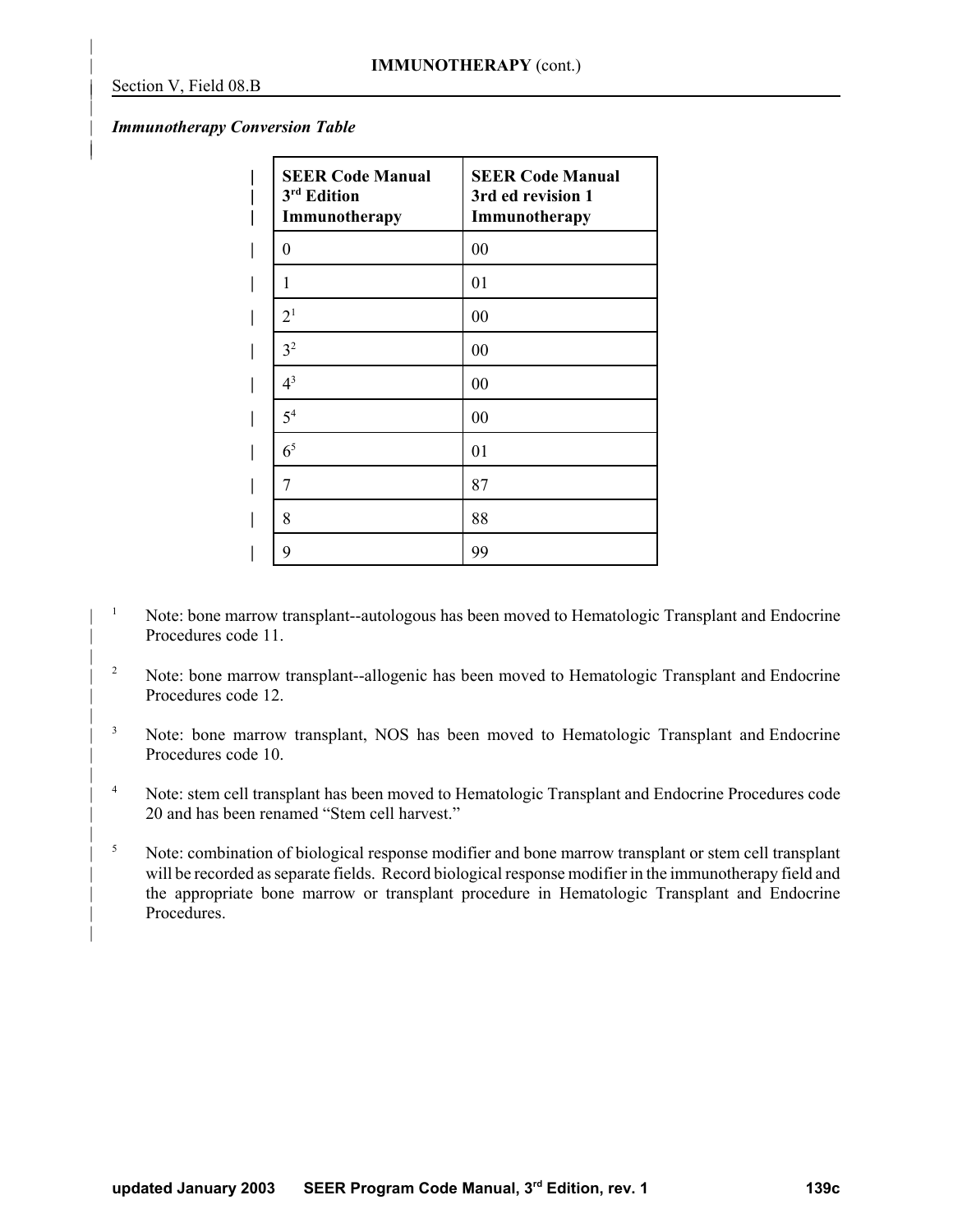# | **HEMATOLOGIC TRANSPLANT AND ENDOCRINE PROCEDURES**

Section V, Field 08.C

|

|

|

|

|

| |

|

|

|

|

### | **Hematologic Transplant and Endocrine Procedures**

*Effective for SEER revision 1 of 3<sup>rd</sup> ed codes: Bone marrow and stem cell procedures are coded in this field.* | *Endocrine surgery or radiation is now coded in this field.* 

### | Codes after 01/01/2003

- | 00 No transplant procedure or endocrine therapy was administered as part of first course therapy.
- | 10 A bone marrow transplant procedure was administered, but the type was not specified.
- | 11 Bone marrow transplant–autologous.
- 12 Bone marrow transplant–allogeneic.
- | 20 Stem cell harvest.
- | 30 Endocrine surgery and/or endocrine radiation therapy.
- | 40 Combination of endocrine surgery and/or radiation with a transplant procedure. (Combination of | codes 30 with 10-20.)
- | 82 Hematologic transplant and/or endocrine surgery/radiation was not recommended/administered | because it was contraindicated due to patient risk factors (i.e., comorbid conditions, advanced age).
- | 85 Hematologic transplant and/or endocrine surgery/radiation was not administered because the patient died prior to planned or recommended therapy.
- | 86 Hematologic transplant and/or endocrine surgery/radiation was not administered. It was recommended by the patient's physician, but was not administered as part of the first course of therapy. No reason was stated in patient record.
- | 87 Hematologic transplant and/or endocrine surgery/radiation was not administered. It was | recommended by the patient's physician, but this treatment was refused by the patient, a patient's family member, or the patient's guardian. The refusal was noted in patient record.
- | 88 Hematologic transplant and/or endocrine surgery/radiation was recommended, but it is unknown if it was administered.
- | 99 It is unknown whether hematologic transplant and/or endocrine surgery/radiation was | recommended or administered because it is not stated in patient record. Death certificate only.

# | *Coding Guidelines*

| Identifies systemic therapeutic *procedures* administered as part of the first course of treatment at all facilities. | If none of these *procedures* were administered, then this item records the reason they were not performed. | These include bone marrow transplants, stem cell harvests, surgical and/or radiation endocrine therapy.

Bone marrow transplants should be coded as either autologous (bone marrow originally taken from the | patient) or allogeneic (bone marrow donated by a person other than the patient). For cases in which the bone | marrow transplant was syngeneic (transplanted marrow from an identical twin), the item is coded as allogeneic.

| Stem cell harvests involve the collection of immature blood cells from the patient and the reintroduction by transfusion of the harvested cells following chemotherapy or radiation therapy.

| Endocrine irradiation and/or endocrine surgery are procedures which suppress the naturally occurring hormonal activity of the patient and thus alter or effect the long-term control of the cancer's growth. These | procedures must be bilateral to qualify as endocrine surgery or endocrine radiation. If only one gland is intact at the start of treatment, surgery and/or radiation to that remaining gland qualifies as endocrine surgery or endocrine radiation.